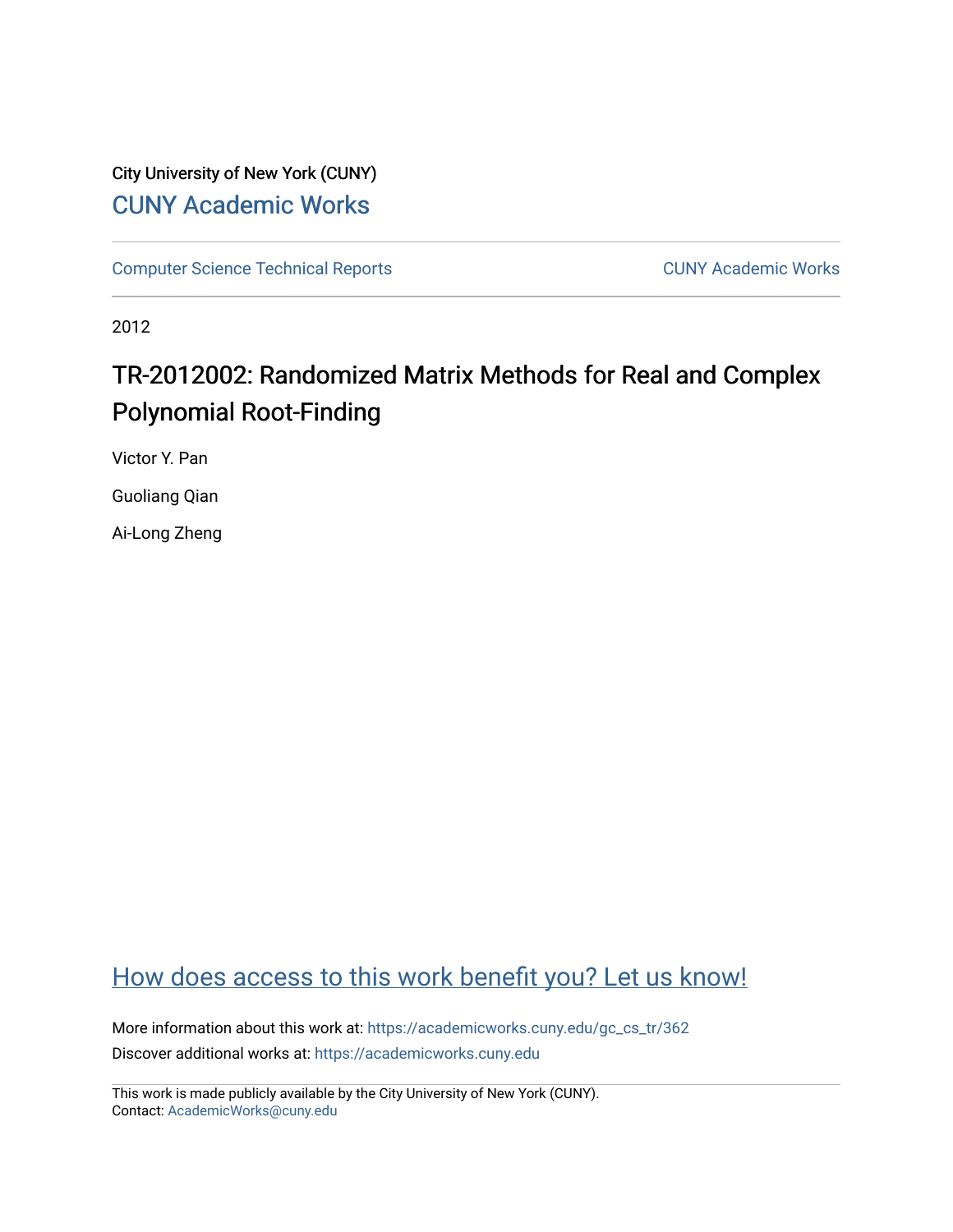# **Randomized Matrix Methods for Real and Complex Polynomial Root-finding**

Victor Y. Pan[1*,*2]*,*[*a*] , Guoliang Qian[2]*,*[*b*] , and Ai-Long Zheng[2]*,*[*c*] Supported by NSF Grant CCF-1116736 and PSC CUNY Award 64512–0042

> [1] Department of Mathematics and Computer Science Lehman College of the City University of New York Bronx, NY 10468 USA [2] Ph.D. Programs in Mathematics and Computer Science The Graduate Center of the City University of New York New York, NY 10036 USA [*a*] victor.pan@lehman.cuny.edu http://comet.lehman.cuny.edu/vpan/ [*b*] gqian@gc.cuny.edu [*c*] azheng-1999@yahoo.com

#### **Abstract**

To advance the known approach to univariate polynomial root-finding via computations in Frobenius matrix algebra, we incorporate some effective methods for matrix eigen-solving, randomized matrix algorithms, and subdivision techniques. We also develop iterations directed to the approximation of only real roots. Our analysis and experiments show effectiveness of the resulting numerical real and complex root-finders. Our auxiliary results on randomized matrix computations can be of independent interest.

**KEYWORDS:** Root-finding, Eigen-solving, Rational maps of real matrices, Randomization.

## **1 Introduction**

Polynomial root-finding is the oldest subject of mathematics and computational mathematics, but the list of hundreds if not thousands of the known algorithms grows every year (see [1], [2], [56], [57], [19], [46], [47], [49], [10], [11], [28], [29], [77], [43], [5], [79], [63], [66], [67], [50], [82], [48], [30], [73], [75], [76], and the bibliography therein). Many algorithms are directed to computing a single (e.g., absolutely largest) root (zero) of a polynomial or a subset of all its roots, e.g., all *r* its real roots. In some applications (e.g., to algebraic geometric optimization) only the *r* real roots are of interest, and they can be much less numerous than all *n* roots; nevertheless the best numerical subroutines such as MPSolve approximate all these *r* real roots about as fast and as slow as all *n* complex roots.

An important recent direction is root-finding for a polynomial *p*(*x*) via eigen-solving for the associated companion matrix *Cp*; this allows incorporation of the well developed numerical matrix methods in [32], [6], [72], [81], and the bibliography therein. The QR algorithm, adopted for polynomial root-finding by Matlab, avoids numerical problems, faced by many other companion matrix methods [32, Section 7.4.6], but is not readily amenable to exploiting the rich structure of the companion matrix. Extensive research toward such exploitation in QR- and LR-based root-finders has been initiated by  $[11]$ ,  $[12]$  and  $[7]$  and still goes on (see  $[5]$ ,  $[79]$ ,  $[4]$ , and the references therein).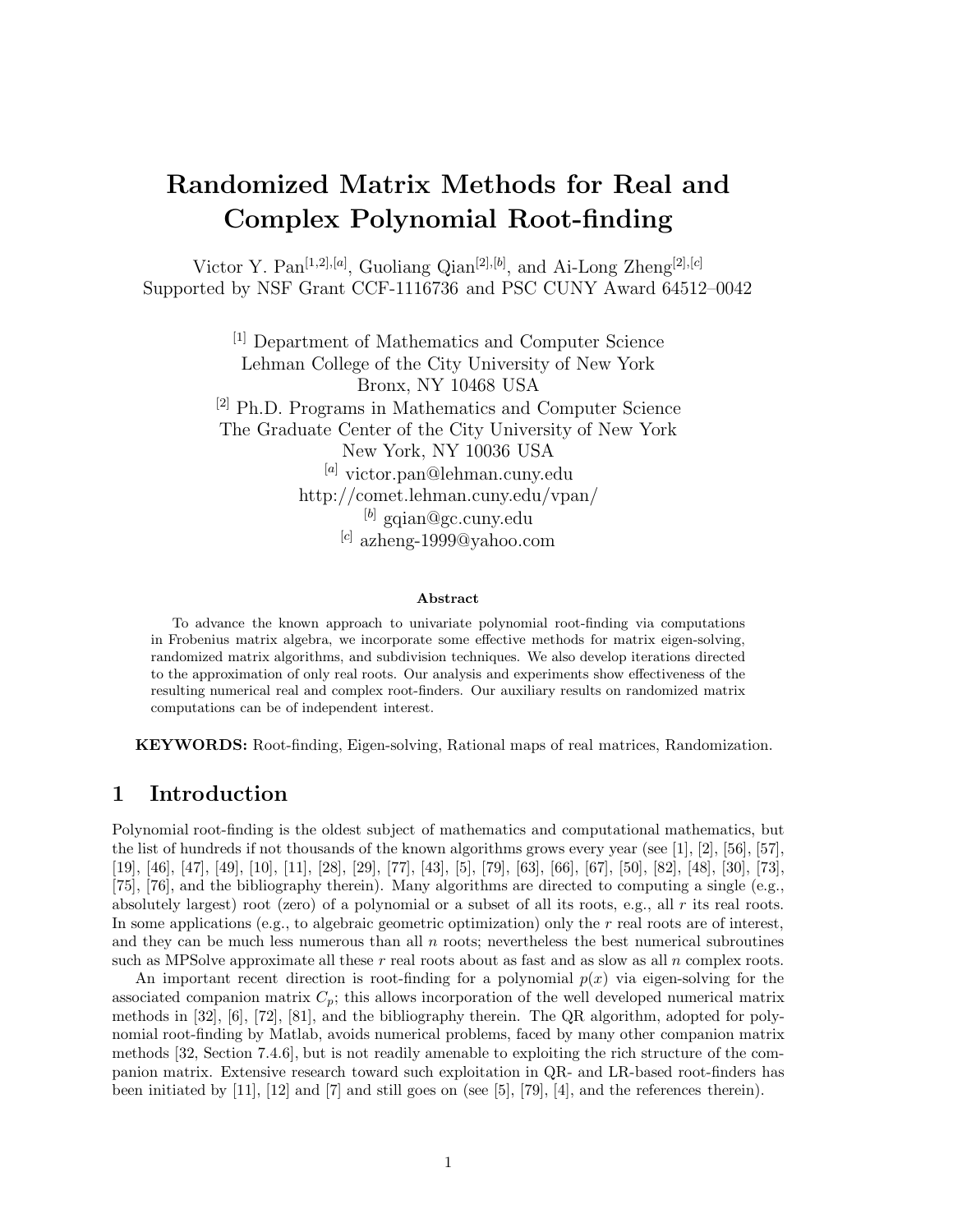The Rayleigh Quotient iteration [32, Section 8.2.2] has no such problems. Its adjustment to polynomial root-finding in [10] and [66] performs every iteration and every deflation step in linear arithmetic time by exploiting the structures of companion and generalized companion matrices.

Our point of departure is the somewhat similar approach of Cardinal [18], [16], [62]. It enhances the Power Method [32, Section 8.2.2] and the method of [68], [69], and [37] by reducing every multiplication in the Frobenius algebra generated by the companion matrix  $C_p$  to a small number of FFTs. We obtain further progress by incorporating some advanced techniques of randomization, subdivision and matrix eigen-solving; furthermore we extend this approach to real root-finding.

Presenting our algorithms we compare them with Cardinal's and other relevant methods. For our real numerical root-finding, however, the preceding work seems to be confined to two sections of [66], whose techniques are peripheral to our present constructions.

Polynomial root-finding is fundamental for symbolic computation, but we largely employ fast numerical algorithms with rounding. Consequently, our real root-finders produce both real and nearly real eigenvalues and roots (we specify this class quantitatively), but we can readily select among them the real roots (see Remark 5.3 in Section 5). Our real root-finders are effective as long as both real and nearly real roots together are much less numerous than the other roots.

Overall our analysis and experiments suggest that our approach leads to substantial advance of real and complex polynomial root-finding by means of numerical methods.

Some of our techniques can be of independent interest, e.g., the ones for saving inversions in matrix sign approximation, controlling the norms of the matrices computed in our iterations, computing matrix functions that have dominant eigenspaces associated with real eigenvalues, and the recovery of these eigenspaces by means of randomization techniques.

Our auxiliary estimates for the condition numbers of random  $n \times n$  Toeplitz matrices show that these numbers do not tend to grow exponentially in *n* as  $n \to \infty$ , in good accordance with our previous and present tests. These estimates are not critical for our present algorithms, but meet a research challenge from [74], contradict a "folk theorem" that states the opposit, and are partly motivated by the study in [9] of some large but special classes of Toeplitz matrices, and have important applications to computations with structured matrices (see [64]).

One can expect to see further advance of our approach, e.g., based on more intricate maps of the complex plane. Another potential resource is the combination with other polynomial root-finders, e.g., the Rayleigh Quotient iteration (cf. Remark 10.1), Newton's iteration (both can be concurrently applied at distinct initial points), and nonnumerical real polynomial root-finders, namely, subdivision and continued fraction methods (see [50], [28], [29], [77], [43], [82], and the bibliography therein). These highly successful algorithms can supply auxiliary information for our computations (e.g., the number of real roots and their bounds) or can be used as complementary techniques handling the inputs that are hard for our numerical treatment.

We organize our presentation as follows. The next section is devoted to definitions and preliminary results. In Sections 3 and 4 we cover randomized matrix computations. In Section 5 we present our Basic Flowcharts. In Section 6 we combine them with repeated squaring to approximate absolutely largest roots as well as the roots closest to a selected complex point. In Section 7 we recall the matrix sign function. In Section 8 we apply it to eigen-solving. We cover its computation, adjust it to real eigen-solving and modify it to save matrix inversions in Sections 9–11. Section 12 covers our numerical tests, which are the contribution of the second and third authors.

# **2 Definitions and preliminaries**

Hereafter "op" stands for "arithmetic operation", "is expected" and "is likely" mean "with a probability near 1", and "small", "large", "close", and "near" are meant in the context. We assume computations in the fields of complex and real numbers  $\mathbb C$  and  $\mathbb R$ , respectively.

For  $\rho' > \rho > 0$  and a complex *c*, define the circle  $C_{\rho}(c) = {\lambda : |\lambda - c| = \rho}$ , the disc  $\mathcal{D}_{\rho}(c) =$  $\{\lambda : |\lambda - c| \leq \rho\}$ , and the annulus  $\mathcal{A}_{\rho,\rho'}(c) = \{\lambda : \rho \leq |\lambda - c| \leq \rho'\}.$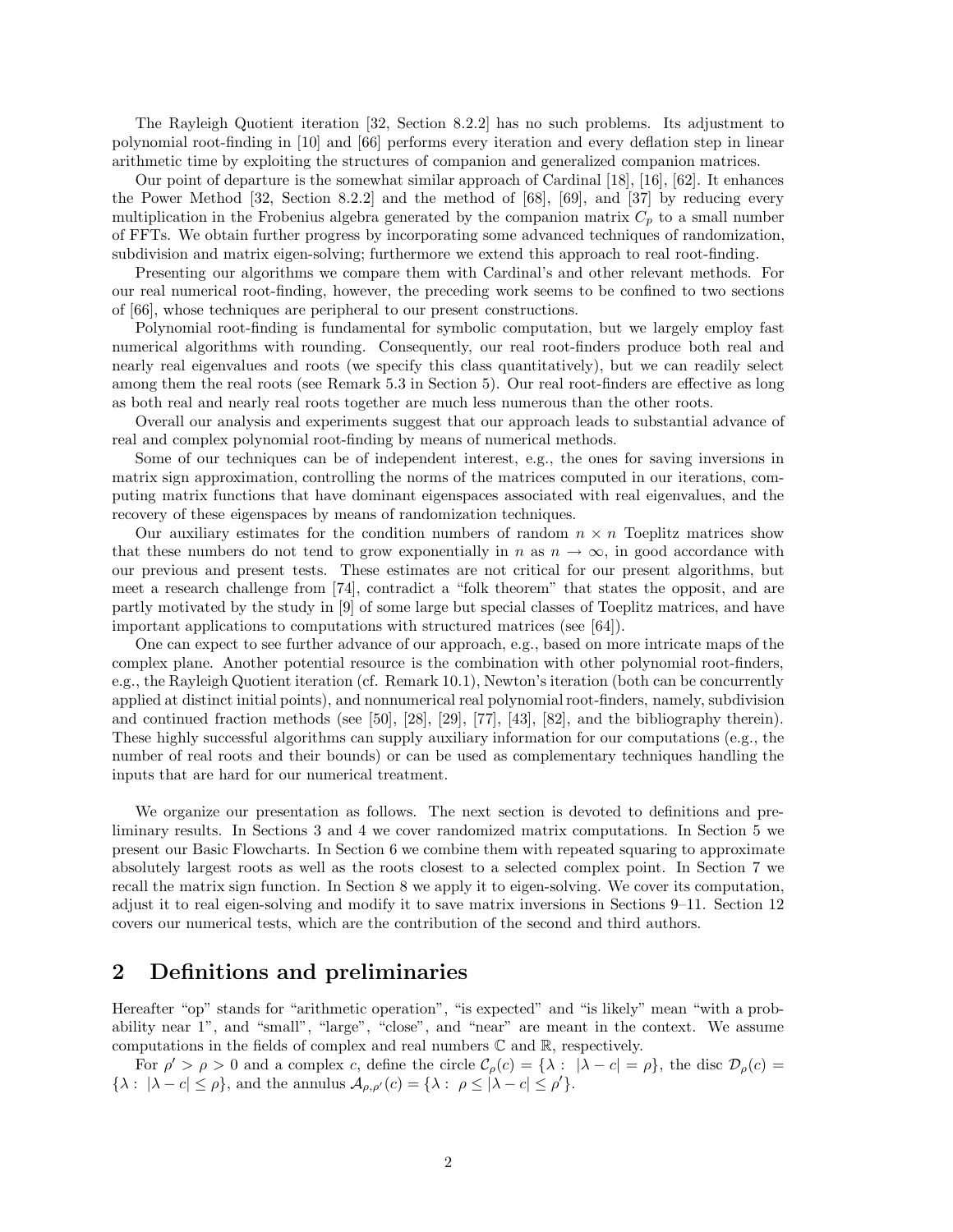**Matrix computations: fundamentals** [32], [71], [80].  $(B_j)_{j=1}^s = (B_1 \mid B_2 \mid \ldots \mid B_s)$  is the  $1 \times s$  block matrix with blocks  $B_1, B_2, \ldots, B_s$ . diag $(B_j)_{j=1}^s = \text{diag}(B_1, B_2, \ldots, B_s)$  is the  $s \times s$  block diagonal matrix with diagonal blocks  $B_1, B_2, \ldots, B_s$ .

 $I = I_n = (e_1 \mid e_2 \mid \dots \mid e_n)$  is the  $n \times n$  identity matrix with columns  $e_1, e_2, \dots, e_n$ .  $J = J_n =$  $(e_n | e_{n-1} | ... | e_1)$  is the  $n \times n$  reflection matrix,  $J^2 = I$ .  $O_{k,l}$  is the  $k \times l$  matrix filled with zeros. *M<sup>T</sup>* is the transpose of a matrix *M*.

 $\mathcal{R}(M)$  is the range of a matrix M, that is the linear space generated by its columns.  $\mathcal{N}(M)$  =  ${\bf v} : M{\bf v} = 0$  is its null space, rank $(M) = \dim(R(A))$ . A matrix of full column rank is a *matrix basis* of its range.

 $M^+$  is the Moore–Penrose pseudo inverse of *M* [32, Section 5.5.4]. An  $n \times m$  matrix  $X = M^{(I)}$ is a left (resp. right) inverse of an  $m \times n$  matrix  $\dot{M}$  if  $XM = I_n$  (resp. if  $MY = I_m$ ).  $M^+$  is an  $M^{(I)}$  for a matrix *M* of full rank;  $M^{(I)} = M^{-1}$  for a nonsingular matrix *M*.

We use the matrix norms  $|| \cdot ||_h$  for  $h = 1, 2, \infty$  and write  $|| \cdot || = || \cdot ||_2$ .

A matrix *U* is *unitary*, *orthogonal* and *orthonormal* and  $||U|| = 1$  if  $U<sup>T</sup>U = I$ .

**Theorem 2.1.** *[32, Theorem 5.2.2]. A matrix M of full column rank has unique QR factorization*  $M = QR$  where  $Q = Q(M)$  is a unitary matrix and  $R = R(M)$  is a square upper triangular matrix *with positive diagonal entries.*

**Matrix computations: eigenspaces and SVD** [32], [72], [80], [81], [6].  $S \subseteq \mathbb{C}^{n \times n}$  is an *invariant subspace* or *eigenspace* of a matrix  $M \in \mathbb{C}^{n \times n}$  if  $M\mathcal{S} = \{M\mathbf{v} : \mathbf{v} \in \mathcal{S}\} \subseteq \mathcal{S}$ .

**Theorem 2.2.** [72, Theorem 4.1.2], [80, Section 6.1], [81, Section 2.1]. Let  $U \in \mathbb{C}^{n \times r}$  be a matrix *basis for an eigenspace*  $U$  *of a matrix*  $M \in \mathbb{C}^{n \times n}$ . Then the matrix  $L = U^{(I)}MU$  *is unique (that is independent of the choice of the left inverse*  $U^{(I)}$  and satisfies  $MU = UL$ .

The above pair  $\{L, \mathcal{U}\}\$ is an *eigenpair* of a matrix *M*, *L* is its *eigenblock* and  $\Phi$  is the *associated eigenspace* of *L* [72]. If  $L = \lambda I_n$ , then  $\{\lambda, \mathcal{U}\}\$ is also called an eigenpair of a matrix *M*, in this case  $\det(\lambda I - M) = 0$  and  $\mathcal{N}(M - \lambda I)$  is the eigenspace associated with the *eigenvalue*  $\lambda$  and made up of its *eigenvectors*.  $\Lambda(M)$  is the set of all eigenvalues of M, called its *spectrum.*  $\rho(M) = \max_{\lambda \in \Lambda(M)} |\lambda|$ is the *spectral radius* of *M*. Theorem 2.2 implies that  $\Lambda(L) \subseteq \Lambda(M)$ . For an eigenpair  $\{\lambda, \mathcal{U}\}\$  write  $\psi = \min |\lambda/\mu|$  over  $\lambda \in \Lambda(L)$  and  $\mu \in \Lambda(M) - \Lambda(L)$ ; call the eigenspace U dominant if  $\psi > 1$ , *dominated* if  $\psi < 1$ , *strongly dominant* if  $1/\psi \approx 0$ , and *strongly dominated* if  $\psi \approx 0$ .

A scalar  $\lambda$  is *nearly real* (within  $\epsilon > 0$ ) if  $|\Im(\lambda)| < \epsilon |\lambda|$ .

An *n* × *n* matrix *M* is called *diagonalizable or nondefective* if *SMS*<sup>−</sup><sup>1</sup> is a diagonal matrix for some matrix *S*, e.g., if *M* has *n* distinct eigenvalues. A random real or complex perturbation makes the matrix diagonalizable with probability 1. In all our algorithms we assume diagonalizable input matrices.

**Theorem 2.3.** *(See [38, Theorem 1.13 ].)*  $\Lambda(F(M)) = F(\Lambda(M))$  *for a square matrix M and a function*  $F(x)$  *defined on its spectrum. Furthermore*  $(F(\lambda), \mathcal{U})$  *is an eigenpair of*  $F(M)$  *if*  $M$  *is diagonalizable and has an eigenpair*  $(\lambda, \mathcal{U})$ *.* 

 $M = S_M \Sigma_M T_M^T$  is an *SVD* of an  $m \times n$  matrix M of a rank  $\rho$  provided  $S_M S_M^T = S_M^T S_M = I_m$ ,  $T_M T_M^T = T_M^T T_M = I_n, \Sigma_M = \text{diag}(\widehat{\Sigma}_M, O_{m-\rho,n-\rho}), \widehat{\Sigma}_M = \text{diag}(\sigma_j(M))_{j=1}^{\rho}, \sigma_j = \sigma_j(M) = \sigma_j(M^T)$ is the *j*th largest singular value of a matrix *M*. These values have the minimax property

$$
\sigma_j = \max_{\dim(\mathbb{S}) = j} \min_{\mathbf{x} \in \mathbb{S}, \; ||\mathbf{x}|| = 1} \; ||M\mathbf{x}||, \; j = 1, \dots, \rho,
$$
\n
$$
(2.1)
$$

where S denotes linear spaces [32, Theorem 8.6.1]. Note that  $\sigma_j^2$  is an eigenvalue of  $M^T M$ ,  $\sigma_1 = ||M||$ , *σ*<sub>*ρ*</sub> = 1/||*M*<sup>+</sup>||, and *σ*<sub>*j*</sub> = 0 for *j > ρ*.

Let  $\sigma_q > \sigma_{q+1}$ . Then  $q \leq \rho$  and the matrix  $T_{q,M} = T(I_q \mid O_{n-q,q})^T$  generates the right leading singular space  $T_{q,M} = \mathcal{R}(T_{q,M})$  associated with the *q* largest singular values of the matrix *M*.

 $\kappa(M) = \frac{\sigma_1(M)}{\sigma_\rho(M)} = ||M|| \, ||M^+|| \geq 1$  is the condition number of a matrix *M* of a rank *ρ*. Such a matrix is *ill conditioned* if  $\sigma_1(M) \gg \sigma_\rho(M)$ ; otherwise *well conditioned.*  $\kappa(M) = ||M|| = ||M^+|| = 1$ for unitary matrices *M*.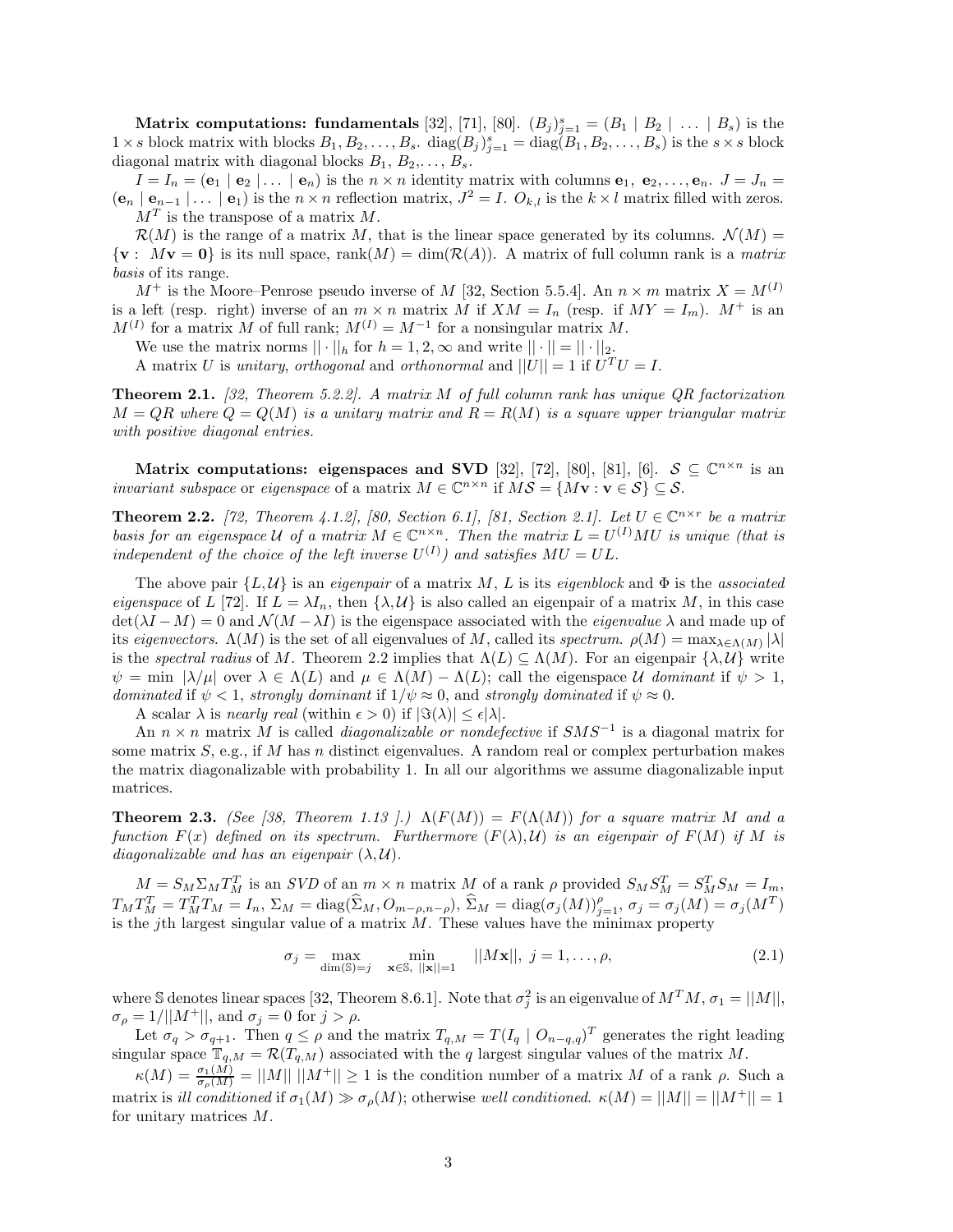A matrix *M* has *numerical rank*  $\rho$  if the ratio  $\frac{\sigma_1}{\sigma_\rho}$  is not large but if  $\frac{\sigma_\rho}{\sigma_{\rho+1}} \ll 1$ .

**Toeplitz matrices** [60, Ch. 2]. An  $m \times n$  Toeplitz matrix  $T = (t_{i-j})_{i,j=1}^{m,n}$  is defined by the  $m + n - 1$  entries of its first row and column; e.g.,

$$
T = (t_{i-j})_{i,j=1}^{n,n} = \begin{pmatrix} t_0 & t_{-1} & \cdots & t_{1-n} \\ t_1 & t_0 & \ddots & \vdots \\ \vdots & \ddots & \ddots & t_{-1} \\ t_{n-1} & \cdots & t_1 & t_0 \end{pmatrix}.
$$

We write  $T = Z(\mathbf{v})$  if  $T\mathbf{e}_1 = \mathbf{v}$  and if  $\mathbf{e}_1^T T = t_{11}\mathbf{e}_1^T$ , that is if T is a lower triangular Toeplitz matrix defined by its first column **v**.

$$
Z = \begin{pmatrix} 0 & & & & \\ 1 & \ddots & & & \\ & \ddots & \ddots & & \vdots \\ & & \ddots & 0 & \\ & & & 1 & 0 \end{pmatrix}
$$

is the  $n \times n$  downshift matrix (its entries are zeros except for the first subdiagonal filled with ones).  $Z$ **v** =  $(v_i)_{i=0}^{n-1}$  where **v** =  $(v_i)_{i=1}^n$  and  $v_0 = 0$ .

We have  $Z(\mathbf{v}) = \sum_{i=0}^{n-1} v_{i+1} Z^i$ , and hereafter we write  $Z(\mathbf{v})^T = (Z(\mathbf{v}))^T$ .

 $\text{Combine the equations } ||Z(\mathbf{v})||_1 = ||Z(\mathbf{v})||_{\infty} = ||\mathbf{v}||_1 \text{ with the bound } ||Z(\mathbf{v})||^2 \leq ||Z(\mathbf{v})||_1 ||Z(\mathbf{v})|_{\infty}$ of [32, Corollary 2.3.2] and obtain

 $||Z(\mathbf{v})|| \le ||\mathbf{v}||_1.$  (2.2)

[31] extends Gohberg–Sementsul's celebrated formula as follows.

**Theorem 2.4.** Suppose  $T_{n+1} = (t_{i-j})_{i,j=0}^n$  is a nonsingular Toeplitz matrix, write  $(v_i)_{i=0}^n = T_{n+1}^{-1}$ **e**<sub>1</sub>,  $\mathbf{v} = (v_i)_{i=0}^{n-1}, \mathbf{v}' = (v_i)_{i=1}^n, (w_i)_{i=0}^n = T_{n+1}^{-1} \mathbf{e}_{n+1}, \mathbf{w} = (w_i)_{i=0}^{n-1}, \text{ and } \mathbf{w}' = (w_i)_{i=1}^n$ . If  $v_n \neq 0$ , the matrix  $T_{1,0} = (t_{i-j})_{i=1,j=0}^{n,n-1}$  is nonsingular and  $v_n T_{1,0}^{-1} = Z(\mathbf{w})Z(J\mathbf{v}')^T - Z(\mathbf{v})Z(J\mathbf{w}')^T$ .

**Polynomials and companion matrices.** Write

$$
p(x) = \sum_{i=0}^{n} p_i x^i = p_n \prod_{j=1}^{n} (x - \lambda_j),
$$
\n(2.3)

$$
p_{rev}(x) = x^n p(1/x) = \sum_{i=0}^n p_i x^{n-i} = p_n \prod_{j=1}^n (1 - x\lambda_j),
$$
\n(2.4)

 $p_{rev}(x)$  is the reverse polynomial of  $p(x)$ ,

$$
C_p = \begin{pmatrix} 0 & & & & -p_0/p_n \\ 1 & \ddots & & & & \\ & \ddots & \ddots & & & \\ & & \ddots & & & \\ & & & 0 & -p_{n-2}/p_n \\ & & & & 1 & -p_{n-1}/p_n \end{pmatrix} = Z - \frac{1}{p_n} \mathbf{e}_n^T \mathbf{p}, \text{ for } \mathbf{p} = (p_j)_{j=0}^{n-1},
$$

and  $C_{p_{\text{rev}}} = JC_pJ$  are the  $n \times n$  companion matrices of the polynomials  $p(x) = \det(xI_n - C_p)$  and  $p_{rev}(x) = \det(xI_n - C_{p_{rev}})$ , respectively.

**Fact 2.1.** *(See [18] or [62].) The companion matrix*  $C_p \in \mathbb{C}^{n \times n}$  *of a polynomial p(x) of (2.3) generates an algebra* A *of matrices having structure of Toeplitz type. One needs O*(*n*) *ops for addition in*  $\mathcal{A}, O(n \log n)$  *ops for multiplication in*  $\mathcal{A}, O(n \log^2 n)$  *ops for inversion in*  $\mathcal{A}, and O(n \log n)$  *ops for multiplying a matrix from* A *by a square Toeplitz matrix.*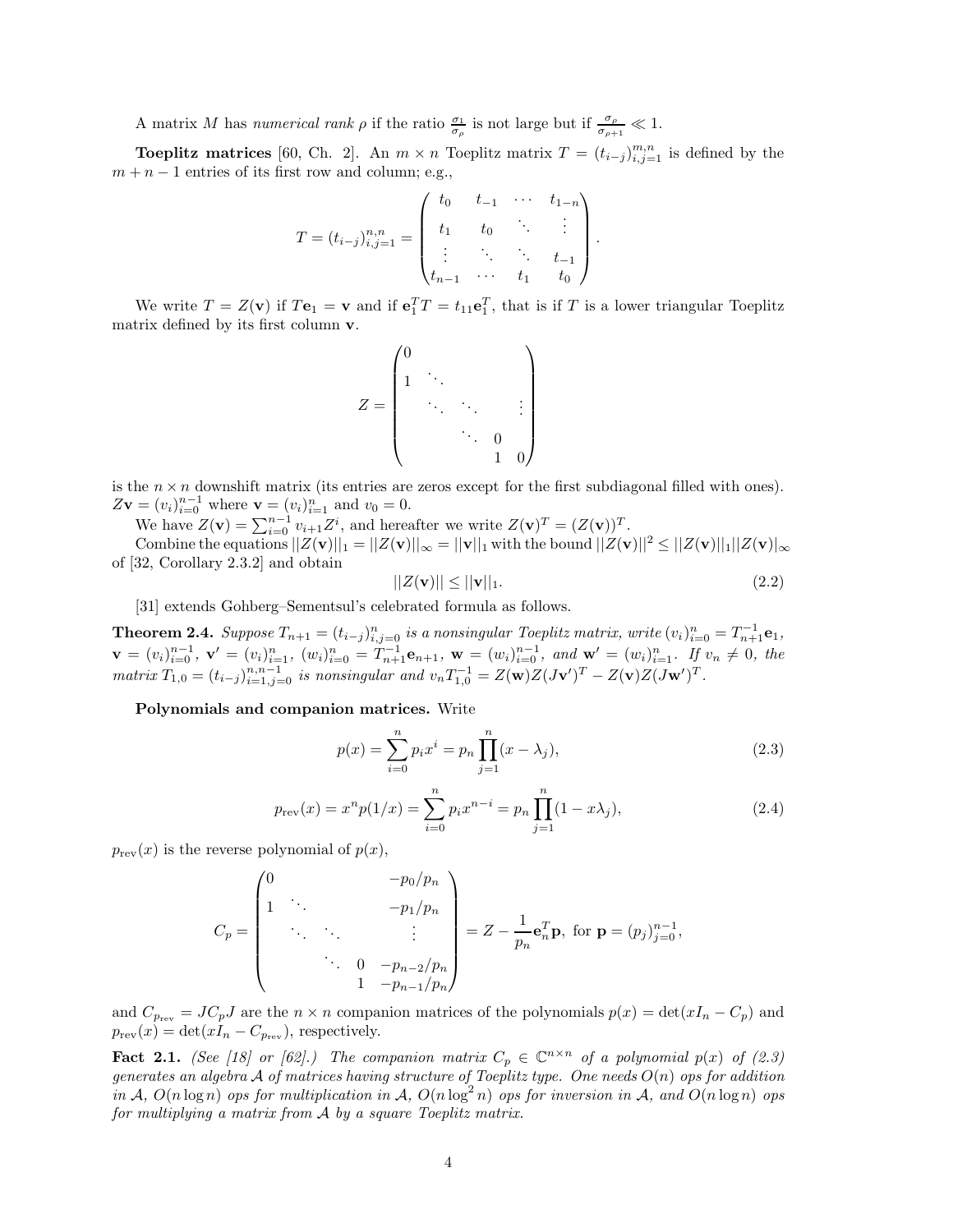## **3 Ranks and condition numbers of random matrices**

#### **3.1 Random variables and random matrices**

**Definition 3.1.**  $F_{\gamma}(y) = Probability\{\gamma \leq y\}$  *for a real random variable*  $\gamma$  *is the* cumulative distribution function (cdf) *of*  $\gamma$  *evaluated at y*.  $F_{g(\mu,\sigma)}(y) = \frac{1}{\sigma\sqrt{2\pi}} \int_{-\infty}^{y} \exp(-\frac{(x-\mu)^2}{2\sigma^2}) dx$  for a Gaussian *random variable*  $g(\mu, \sigma)$  *with a mean*  $\mu$  *and a positive variance*  $\sigma^2$ *, and so* 

$$
\mu - 4\sigma \le y \le \mu + 4\sigma \text{ with a probability near one.} \tag{3.1}
$$

**Definition 3.2.**  $\mathcal{G}_{\mu,\sigma}^{m\times n}$  *is the set of*  $m\times n$  Gaussian random matrices *having a mean*  $\mu$  *and a positive variance*  $\sigma^2$ , that is matrices filled with independent Gaussian random variables, all sharing these *mean and variance. For*  $\mu = 0$  *and*  $\sigma^2 = 1$  *they are* standard Gaussian random matrices.  $T_{\mu,\sigma}^{m \times n}$  *is the set*  $\mathcal{G}_{\mu,\sigma}^{m\times n}$  *restricted to Toeplitz matrices.* (With probability 1 matrices  $G \in \mathcal{G}_{\mu,\sigma}^{m\times n}$  and  $T \in \mathcal{T}_{\mu,\sigma}^{m\times n}$ *have full rank and for*  $m = n$  *no entry of the matrices*  $G^{-1}$  *and*  $T^{-1}$  *vanishes.*)

**Definition 3.3.** Suppose  $(\sum_{i=1}^{n} v_i^2)^{1/2} = ||(v_i)_{i=1}^n||$ ,  $(v_i)_{i=1}^n \in G_{\mu,\sigma}^{n \times 1}$ . Then write  $\chi_{0,1,n}(y) = \frac{2}{2^{n/2}\Gamma(n/2)} \int_{-\infty}^{y} x^{n-1} \exp(-x^2/2) dx$  for  $y \ge 0$ . Here  $\Gamma(h) = \int_{0}^{\infty} x^{h-1} \exp(-x) dx$ ;  $\Gamma(n+1) = n!$ *for integers*  $n \geq 0$ *.* 

**Lemma 3.1.** *Suppose y is a positive number,*  $T \in \mathcal{T}_{\mu,\sigma}^{n \times n}$ , *j is an integer*,  $1 \leq j \leq n$ , and  $\mathbf{x}_j \in \mathbb{R}^{n \times 1}$ *is the unit vector orthogonal to all vectors*  $Te_i$  *for*  $i \neq j$ *. Then* 

$$
Probability \{ ||T^{-1} \mathbf{e}_j|| > 1/y \} \leq Probability \{ |\mathbf{x}_j^T T \mathbf{e}_j| < y \}.
$$

*Proof.* Reuse the proof of [74, Lemma 3.2].

**Lemma 3.2.** [74, Lemma A.2]. For  $\mathbf{t} \in \mathbb{R}^{n \times 1}$ ,  $\mathbf{b} \in \mathcal{G}_{\mu,\sigma}^{n \times 1}$ , and a nonnegative y, we have  $F_{|\mathbf{t}^T\mathbf{b}|}(y) =$ Probability $\{|\mathbf{t}^T \mathbf{b}| \leq y\} \leq \sqrt{\frac{2}{\pi}} \frac{y}{\sigma}.$ 

**Remark 3.1.** *The latter bound, independent of*  $\mu$  *and*  $n$ *, holds even where all coordinates of the vector* **b** *are fixed, except for a single coordinate in*  $\mathcal{G}_{\mu,\sigma}$ *.* 

### **3.2 Condition numbers of Gaussian random matrices**

Gaussian random matrices tend to be well conditioned [22], [26], [27], [20], and actually even the sum  $W + M$  for any  $W \in \mathbb{R}^{m \times n}$  and  $M \in \mathcal{G}_{\mu,\sigma}^{m \times n}$  is expected to be well conditioned unless the ratio  $\sigma/||W||$  is large or small [74]. Next we recall some relevant results from [74] for  $W = O$ .

We first estimate the smallest singular value of a Gaussian random matrix *M*. Namely the right hand side of the inequality in the following theorem is an upper bound on the probability (the cdf) that this value is at most a scalar *y*, and this scalar itself can be viewed as a probabilistic lower bound on the smallest singular value of *M*, equal to  $1/||M^+||$ . The proof employs the following lemma.

**Lemma 3.3.** *(See [74, the proof of Lemma 3.2].) Suppose y is a positive number,*  $\mathbf{w} \in \mathbb{R}^{n \times 1}$ *is any fixed real unit vector,*  $||\mathbf{w}|| = 1$ ,  $M \in \mathcal{G}_{\mu,\sigma}^{n \times n}$ ,  $Q$  *is a unitary matrix such that*  $Q\mathbf{w} = \mathbf{e}_1$ ,  $B = QM = (\mathbf{b}_1 \mid \dots \mid \mathbf{b}_n)$ ,  $\mathbf{t}^T \mathbf{b}_i = 0$  for  $i = 2, \dots, n$ , and  $||\mathbf{t}|| = 1$ . Then

Probability
$$
\{||M^{-1}\mathbf{w}|| > y\} \le \max_{\mathbf{b}_1,\dots,\mathbf{b}_n}
$$
Probability $\{|\mathbf{t}^T\mathbf{b}_1| < 1/y\}$ .

**Theorem 3.1.** *Let*  $l = \min\{m, n\}$ *,*  $y \geq 0$ *,*  $M \in \mathcal{G}_{\mu,\sigma}^{m \times n}$ *. Then*  $M$  *has full rank with probability 1 and*  $F_{1/||M^+||}(y) \leq 2.35 \ y$ √ *l/σ.*

*Proof.* Deduce from the minimax property (2.1) that

$$
\sigma_j(M) \ge \sigma_j(C) \text{ for all } j \tag{3.2}
$$

if *C* is a submatrix of a matrix *M*. Therefore it is sufficient to prove the claimed bound on  $F_M(y)$ in the case where  $m = n$ , and in this case the theorem turns into [74, Theorem 3.3], proved based on Lemmas 3.2 and 3.3. □

$$
\Box
$$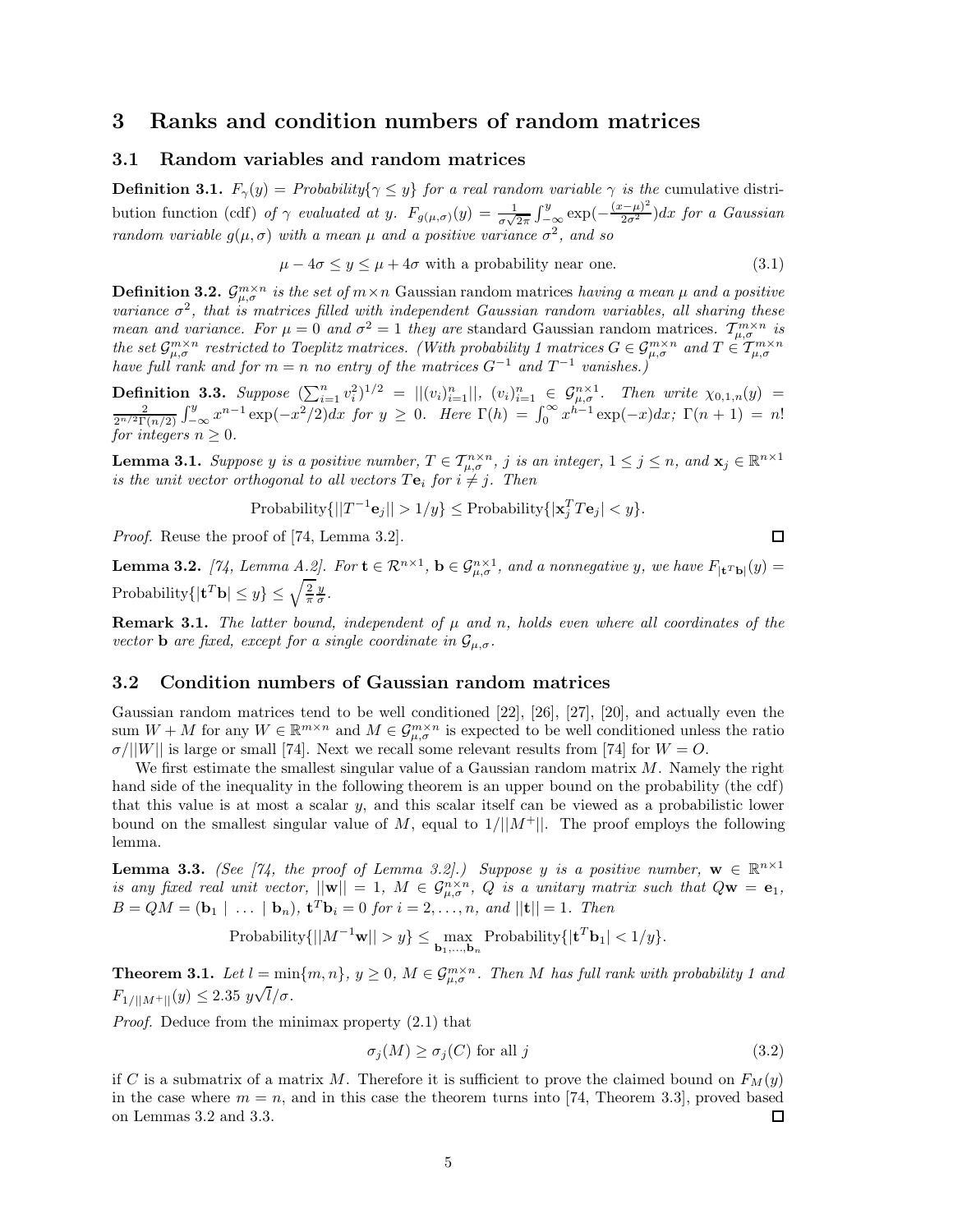The following two theorems supply lower bounds on the probabilities that  $||M|| \leq y$  and  $\kappa(M) =$ ||M||  $||M^+|| \leq y$  for a scalar y and a Gaussian random matrix M. The arguments y of the cdfs can be viewed as probabilistic upper bounds on the norm  $||M||$  and the condition number  $\kappa(M)$ , respectively.

**Theorem 3.2.** *(See [25, Theorem II.7]). Suppose*  $M \in \mathcal{G}_{0,\sigma}^{m \times n}$ ,  $l = \min\{m, n\}$  and  $y \geq 2\sigma\sqrt{l}$ . Then  $F_{\vert M \vert}(y) \geq 1 - \exp(-(y - 2\sigma\sqrt{l})^2/(2\sigma^2)).$ 

The following theorem implies that the function  $1 - F_{\kappa(M)}(y)$  decays as  $y \to \infty$ , and the decay is inversely proportional to  $y/\sqrt{\log y}$ .

**Theorem 3.3.** *(See [74, Theorem 3.1]). Suppose*  $0 < \sigma \le l = \min\{m, n\}$ ,  $\sigma \le 1$ ,  $y \ge 1$ ,  $M \in \mathcal{G}_{0,\sigma}^{m \times n}$ *and therefore has full rank with probability one. Then*  $F_{\kappa(M)}(y) \geq 1 - (14.1 + 4.7\sqrt{(2 \ln y)/n})n/(\sigma y)$ .

*y* is a probabilistic upper bound on  $\kappa(M)$ . The lower bound on the cdf of  $\kappa(M)$  increases as the value  $\sigma$  increases. For small values  $\sigma y$  and a fixed *n* the lower bound becomes negative, in which case the theorem becomes trivial.

Theorem 3.3 is proved in [74] based on combining Theorems 3.2 and 3.1.

### **3.3 Condition numbers of random Toeplitz matrices**

Next we estimate the condition number  $\kappa(T_n) = ||T_n|| ||T^{-1}||$  for  $T_n = (t_{i-j})_{i,j=1}^n \in \mathcal{T}_{\mu,\sigma}^{n\times n}$  (cf. empirical data in [64, Table 1], [65]). We have  $T = Z(\mathbf{u}) + Z(\mathbf{v})^T$  for  $\mathbf{u} = T\mathbf{e}_1$  and  $\mathbf{v} = T^T\mathbf{e}_1 - t_0\mathbf{e}_1$ . Combine this equation and bound (2.2) to obtain  $F_{||T_n||}(y) \geq \chi_{\mu,\sigma,n}(y/2)$ .

It remains to bound the norm  $||T_n^{-1}||$ .

**Theorem 3.4.** *Under the assumptions of Theorem 2.4, let*  $T_{n+1} \in T_{\mu,\sigma}^{(n+1)\times(n+1)}$  and  $y \ge 0$ . Then  $||v_n T_{1,0}^{-1}|| \leq 2\alpha\beta \text{ for } F_{\min\{\alpha,\beta\}}(1/y) \leq \sqrt{\frac{2n+2}{\pi}}\frac{y}{\sigma}.$ 

*Proof.* Note that each of the vectors  $T_{n+1}e_1$  and  $T_{n+1}e_{n+1}$  has an entry not shared with the other entries of  $T_{n+1}$ , recall Remark 3.1, and deduce that

Probability
$$
\{|\mathbf{x}_j^T T_{n+1} \mathbf{e}_j| < y\} \le \sqrt{\frac{2}{\pi}} \frac{y}{\sigma}
$$
 for  $\mathbf{x}_j$  of Lemma 3.1,  $j = 1$  or  $j = n + 1$ .

Combine this bound, Theorem 2.4, Lemma 3.1, and the inequalities (2.2) and  $||\mathbf{v}|| \leq \sqrt{n}||\mathbf{v}||_1$ .  $\Box$ 

Note that  $\frac{1}{|v_n|} = \left| \frac{\det T_{n+1}}{\det T_{0,1}} \right| = \left| \frac{\det T_{n+1}}{\det T_n} \right|$  for  $T_k \in \mathcal{T}_{\mu,\sigma}^{k \times k}$  and that Hadamard's inequality bounds the geometric mean  $(\prod_{k=1}^n |\frac{\det T_{k+1}}{\det T_k})^{\frac{1}{n}} = \frac{1}{t} |\det T_{n+1}|^{\frac{1}{n}} \le (n+1)^{\frac{1}{2}(1+\frac{1}{n})} t$  provided  $t \ge \max_{i,j,k} |\mathbf{e}_i^T T_k \mathbf{e}_j|.$ In our case it is extremely unlikely that *t* exceeds  $|\mu| + 4n\sigma$  for  $k \leq n + 1$ .

## **4 Condition numbers of randomized matrix products**

We wish to bound the condition number  $\kappa(MG) = ||MG|| \, ||(MG)^+||$  of the matrix products of fixed matrix *M* and Gaussian random matrix *G*. Since  $||MG|| \le ||M|| ||G||$ , we just need to extend the estimates of Theorem 3.1 to probabilistic lower bounds on the smallest singular values of the products of fixed and random matrices.

**Theorem 4.1.** Suppose  $M \in \mathcal{G}_{\mu,\sigma}^{m \times n}$ ,  $r(M) = \text{rank}(M) \geq r$ ,  $G \in \mathcal{G}^{r \times m}$ . Then the matrix M has *full rank r with probability* 1 and  $F_{1/}||(MG) + ||(y)| \leq 2.35y\sqrt{r(M)} / (\sigma_{r(M)}(M)\sigma)$ .

The theorem implies that  $\sigma_{rank(MG)} = 1/||(MG)^+|| \leq y$  with a probablilty of at most the order *y*, and so it is unlikely that multiplication by a square or rectangular Gaussian random matrix can dramatically decrease the smallest positive singular value of a matrix, although  $UV = O$  for some pairs of rectangular unitary matrices *U* and *V* .

Our proof of Theorem 4.1 employs the following three lemmas. The first two of them are immediately implied by minimax property (2.1).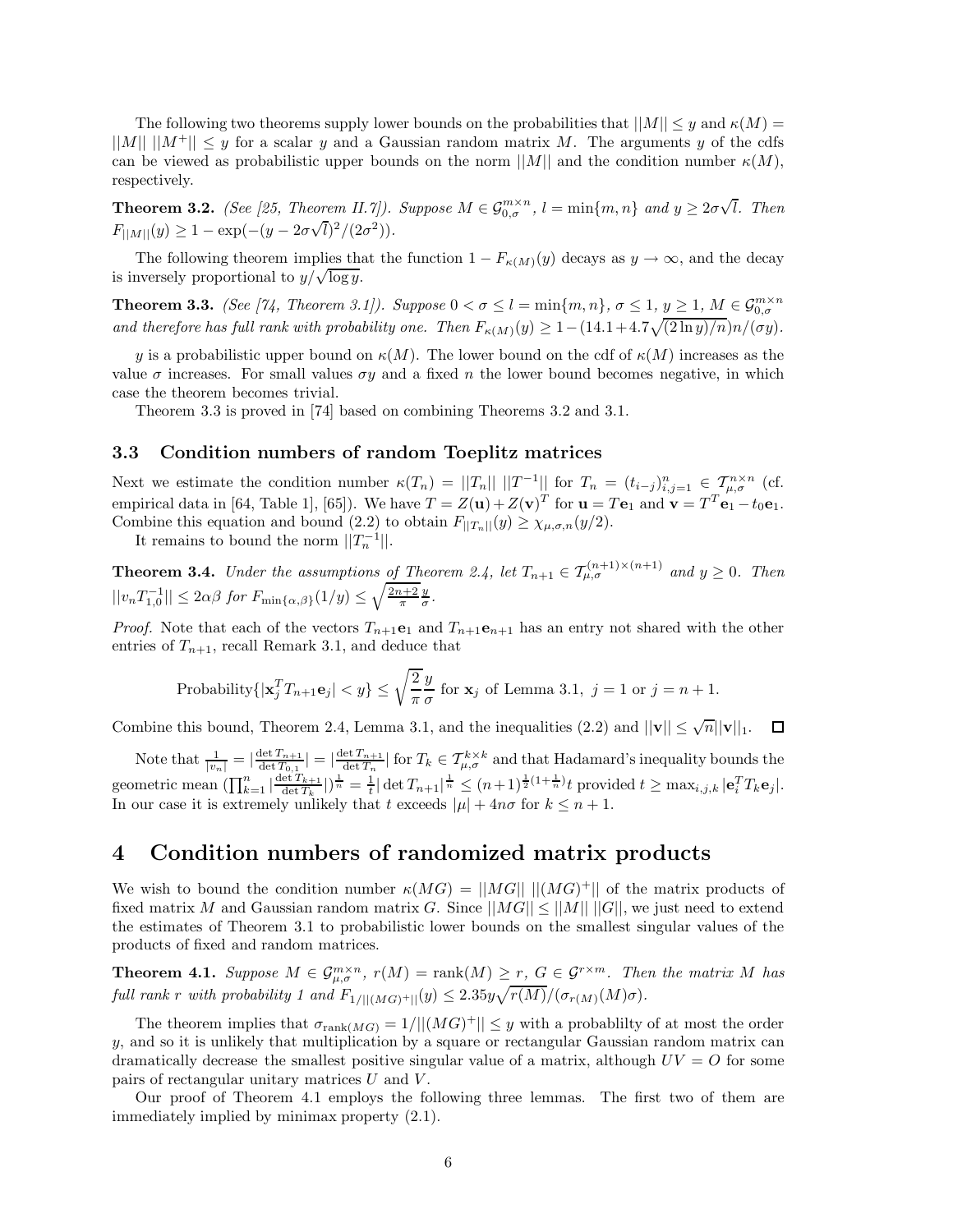**Lemma 4.1.** *Suppose*  $M = \text{diag}(\sigma_i)_{i=1}^n$ ,  $G \in \mathbb{R}^{n \times r}$ ,  $\text{rank}(M) = n$ ,  $\text{rank}(G) = r(G)$ *. Then*  $r\text{rank}(MG) = r(G)$  *and*  $\sigma_j(MG \geq \sigma_j(G)\sigma_n(M)$  *for all j.* 

**Lemma 4.2.**  $\sigma_j(GM) = \sigma_j(MH) = \sigma_j(M)$  for all *j* if *G* and *H* are square unitary matrices.

**Lemma 4.3.** [74, Proposition 2.2]. Suppose  $W \in \mathcal{G}_{\mu,\sigma}^{m \times n}$ ,  $SS^T = S^T S = I_m$ ,  $TT^T = T^T T = I_n$ . *Then*  $SW \in \mathcal{G}_{\mu,\sigma}^{m \times n}$  *and*  $WT \in \mathcal{G}_{\mu,\sigma}^{m \times n}$ *.* 

*Proof of Theorem 4.1.* Let  $M = S_M \Sigma_M T_M^T$  be SVD where  $\Sigma_M = \text{diag}(\widehat{\Sigma}_M, O) = \widehat{\Sigma}_M \text{diag}(I_{r(M)}, O)$ ,  $\widehat{\Sigma}_M = \text{diag}(\sigma_j(M))_{j=1}^{r(M)}$ . Write  $G_{r(M)} = \text{diag}(I_{r(M)}, O)T_M^T G$ , and so  $\Sigma_M T_M^T G = \widehat{\Sigma}_M G_{r(M)}$ .

We have  $MG = S_M \Sigma_M T_M^T G$ , and so  $\sigma_j(MG) = \sigma_j(\Sigma_M T_M^T G)$  for all *j* by virtue of Lemma 4.2 (since  $S_M$  is a square unitary matrix). Substitute  $\Sigma_M T_M^T G = \widehat{\Sigma}_M G_{r(M)}$  and obtain that  $\sigma_j(MG) = \sigma_j(\hat{\Sigma}_M G_{r(M)})$ . Now, by virtue of Lemma 4.1 we have  $\sigma_j(MG) = \sigma_j(\hat{\Sigma}_M G_{r(M)}) \ge$  $\sigma_{r(M)}(M)\sigma_j(G_{r(M)})$  for all *j*. For  $j = r(M)$  obtain

$$
\sigma_{r(M)}(MG) \ge \sigma_{r(M)}(M)\sigma_{r(M)}(G_{r(M)}).
$$
\n(4.1)

We have  $T_M^T G \in \mathcal{G}_{\mu,\sigma}^{m \times n}$  by virtue of Lemma 4.3, since  $T_M$  is a square unitary matrix; consequently  $G_r(M) \in \mathcal{G}_{\mu,\sigma}^{r(M)\times n}$ . To complete the proof, estimate  $F_{\sigma_{r(M)}(G_{r(M)})}(y) = F_{1/||G_{r(M)}^+||}(y)$  by applying Theorem 3.1 for *M* replaced by  $G_{r(M)}$  and combine this estimate with bound (4.1).

**Corollary 4.1.** Define  $m$ ,  $n$ ,  $G$  and  $M$  as in Theorem 4.1, write  $l = \min\{m, n\}$ , and choose two *scalars y* and *z such that*  $y > 0$  *and*  $z \geq 2\sigma\sqrt{l}$ *. Then we have*  $F_{\kappa(MG)}(||M||yz) \geq 2 - \exp(-\frac{(z-2\sigma\sqrt{l})^2}{2\sigma^2}) - 2.35y$ <sup>√</sup>*r*(*M*)  $\frac{\sqrt{V'(M)}}{\sigma_{r(M)}(M)\sigma}$ .

*Proof.* Combine Theorems 3.2 for *y* = *z* and 4.1.

By setting to zero all singular values of *G* except for its *j* largest ones, we reduce its rank to *j* for any  $j < r(M)$ . This implies the following extension of the theorem.

**Corollary 4.2.** *Under the assumptions of Theorem 4.1 we have that*  $F_{\sigma_j(MG)}(y+||G||\sigma_{j+1}(M)) \leq 2.35y\sqrt{j}/(\sigma_j(M)\sigma)$  *for*  $j = 1, 2, ..., r(M)$ .

**Remark 4.1.** *The corollary implies a probabilistic bound on the residual norm of the approximation by*  $\mathcal{R}(MG)$  *of the leading singular space*  $\mathbb{T}_{q,M}$  *of a real*  $r \times m$  *matrix M having numerical rank q where*  $G \in \mathcal{G}_{\mu,\sigma}^{m\times q}$  *and, say*  $\mu = 0$  *and*  $\sigma = 1$ *. In the case of a small positive q we obtain a low-rank approximation of the matrix M (cf. [35], [34], [33] and [39]). In this and other applications of the corollary we can probabilistically bound the norm* ||*G*|| *based on Theorem 3.2; furthermore we can repeat generation of Gaussian random matrices G until we arrive at a matrix having a sufficiently small norm.*

**Remark 4.2.** Since  $(G^T M^T)^T = MG$  and  $\sigma_i(M) = \sigma_i(M^T)$  for all j, G and M, we can immedi*ately extend Theorem 4.1 to pre-multiplication by Gaussian random matrices and respectively extend its corollaties and the latter remark.*

## **5 Approximating selected eigenvalues and Basic Flowcharts**

Next we apply Theorems 2.2 and 2.3 to approximate a specified set  $\widehat{\Lambda}$  of the eigenvalues of a matrix (e.g., the set of its absolutely largest or real eigenvalues).

#### **Flowchart 5.1. Reduction of the input size in eigen-solving for a subset of the spectrum.**

INPUT: *a diagonalizable matrix*  $M \in \mathbb{R}^{n \times n}$  *and a property specifying a subset*  $\widehat{\Lambda}$  *of its unknown spectrum.*

口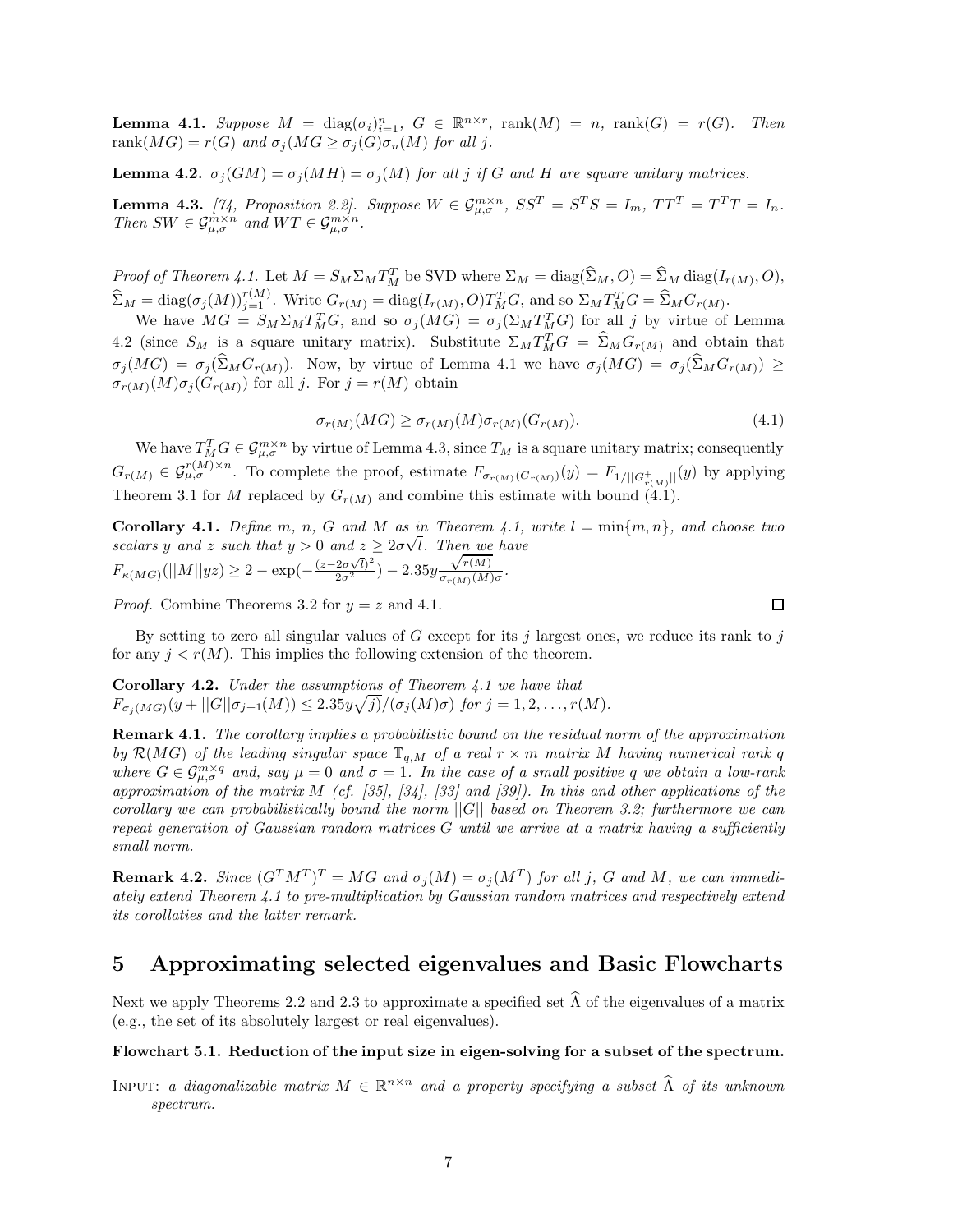OUTPUT: a pair of matrices  $\{\widehat{L}, \widehat{U}\}\)$  that closely approximates an eigenpair  $\{L, \mathcal{U}\}\$  of M such that  $\Lambda(L) = \widehat{\Lambda}$ .

COMPUTATIONS:

- *1. Compute a matrix function F*(*M*) *that has strongly dominant eigenspace* U*, shared with M.*
- 2. Compute and output a matrix  $\widehat{U}$  of full column rank whose range approximates the eigen*space* U*.*
- *3. Compute the left inverse*  $\widehat{U}^{(I)}$ *.*
- 4. Compute and output the matrix  $\hat{L} = \hat{U}^{(I)}M\hat{U}$ .

At Stage 2 of the flowchart one can apply rank revealing QR or LU factorization of the matrix *F*(*M*) [40], [58] (see some other relevant techniques in [35], [34], [33], [39], [65]).

Given an upper bound  $r_+$  on the dimension  $r$  of the eigenspace  $\mathcal{U}$ , we can alternatively employ a randomized multiplier as follows (cf. [65]).

#### **Flowchart 5.2. Randomized approximation of a dominant eigenspace.**

INPUT: *a positive integer*  $r_+$  *and a diagonalizable matrix*  $F \in \mathbb{R}^{n \times n}$  *that has numerical rank*  $n - r$ *and has strongly dominant eigenspace*  $U$  *of dimension*  $r > 0$  *for an unknown*  $r \leq r_+$ *.* 

OUTPUT: an  $n \times r$  matrix  $\widehat{U}$  such that  $\mathcal{R}(\widehat{U}) \approx \mathcal{U}$ .

COMPUTATIONS:

- *1. Compute the*  $n \times r_+$  *matrix*  $FG$  *for*  $G \in \mathcal{G}_{0,1}^{n \times r_+}$ *.*
- *2. Compute its rank revealing QR or LU factorization, which outputs its orthogonal matrix*  $basis \hat{U}$ .

Let us prove correctness of the flowchart assuming that the matrix *F* is normal or nearly normal (cf. [32, Section 7.1.3]). Clearly,  $rank(FG) = n - r$  with probability 1. Define the matrix  $\tilde{F}$  by zeroing the *r* smallest singular values of *F*. We have  $\tilde{F} \approx F$  because  $\sigma_{n-r+1}(F)$  is small; therefore  $\mathcal{R}(\tilde{F}) \approx \mathcal{U}$  and  $\tilde{F}G \approx FG$ . Deduce from Theorem 4.1 that  $\mathcal{R}(\tilde{F}G) \approx \mathcal{R}(\tilde{F})$ . Finally combine all these relationships and obtain that  $\mathcal{R}(FG) \approx \mathcal{U}$ . Normality of *F* implies the transitivity of the relationship ≈.

**Remark 5.1.** *If*  $F = F(C_p)$  *and the integer*  $r_+$  *is not small, we can choose matrix*  $G \in T^{n \times r_+}$  *and avoid computing QR or LU factorization at Stage 2; then we would multiply*  $F$  *by*  $G$  *in*  $O(n \log n)$ *ops (see Fact 2.1). Theorem 3.4 is necessary but not sufficient for proving extension of Theorem 4.1 to the case of Toeplitz matrix G; Table 12.1, however, supports such an extension empirically.*

In some cases we naturally arrive at matrices  $\tilde{F}(M)$  having dominated (rather than dominant) eigenspaces U. If the matrix  $\hat{F}(M)$  is nonsingular, then U is a dominant eigenspace of the matrix  $(F(M))^{-1}$ , and we can apply Stages 2–4 of Flowchart 5.1 to this eigenspace. Alternatively, we can employ the following variation of Flowchart 5.1.

#### **Flowchart 5.3. Dual reduction of input size in eigen-solving for a subset of the spectrum.**

Input**,** Output *and Stages 3 and 4 of* Computations *as in Flowchart 5.1.*

COMPUTATIONS:

1. Compute a matrix function  $\tilde{F}(M)$  that has strongly dominated eigenspace approximating U*.*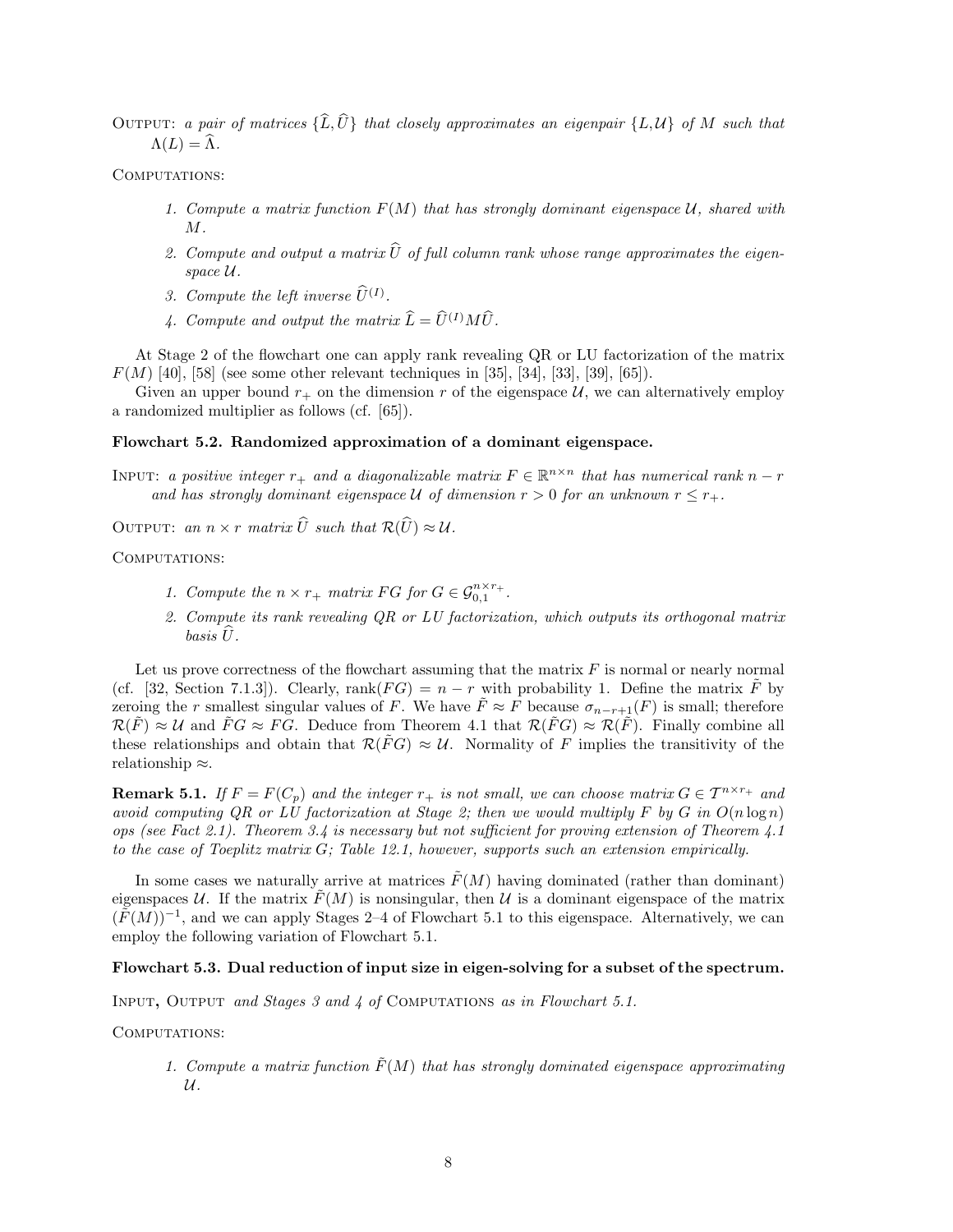*2. Apply the Inverse Orthogonal Iteration [32, page 339] to the matrix F*˜(*M*) *to output a matrix*  $\widehat{U}$  *of full column rank whose range approximates the eigenspace*  $U$ *. Output*  $\hat{L} = \hat{U}^{(I)} M \hat{U}$ .

**Remark 5.2.** *Seeking a single eigenvalue of M and having performed Stage 1 of Flowchart 5.1 (resp. 5.3), we can apply the Power (resp. Inverse Power) Method (cf. [32, Sections 7.3.1 and 7.6.1], [10]) to approximate an eigenvector* **v** *of the matrix F*(*M*) *in its dominant (resp. dominated) eigenspace* U*. This eigenvector is shared with M by virtue of Theorem 2.3, and we can approximate the associated eigenvalue of M by the Rayleigh quotient*  $\mathbf{v}^T \mathbf{M} \mathbf{v} / \mathbf{v}^T \mathbf{v}$  *or a simpler quotient in* [10] *and [66]. We can employ deflation or use other initial approximations (cf. our Section 9.3 and [42]) to approximate other eigenvalues of M.*

**Remark 5.3.** *In numerical implementation of the flowchart we compute a dominant (resp. dominated)* eigenspace  $U_+$  of the matrix  $F_+(M)$  (resp.  $\overline{F}_+(M)$ ) such that  $U_+ \supseteq U$  and has a dimension  $r_+ \geq r$ *. The output matrix*  $L_+$  *has size*  $r_+ \times r_+$  *and can share with M some extraneous eigenvalues.*  $E.g.,$  in numerical real eigen-solving the eigenspace  $\mathcal{U}_+$  is associated with all real and nearly real *eigenvalues of*  $M$ *; having computed all eigenvalues of*  $L_{+}$ *, we can readily select from them the real ones.*

In the next sections we describe some algorithms for computing matrix functions *F*(*M*) and  $F(M)$  at Stages 1 of Flowcharts 5.1 and 5.3.

## **6 Repeated squaring**

Theorem 2.3 for  $F(M) = M^k$  implies that for a diagonalizable matrix M and sufficiently large integers k, the matrices  $M^k$  have dominant eigenspace  $\mathcal U$  associated with the set of the absolutely largest eigenvalues of *M*. For a fixed or random real or complex shift *s* we can write  $M_0 = M - sI$ and compute  $M_0^{2^h}$  in *h* squarings,

$$
M_{h+1} = a_h M_h^2, \ a_h \approx 1/||M_h||^2 \text{ for } h = 0, 1, ... \tag{6.1}
$$

Suppose  $M$  is a real diagonalizable matrix with simple eigenvalues; then with probability 1 the dominant eigenspace U of  $M_{h^2}$  has dimension 1 for random nonreal shifts *s* and dimension 1 or 2 for random real *s*.

For  $M = C_p$  we can follow [18] and apply the FFT-based algorithms that support Fact 2.1 to perform every squaring and every multiplication in  $O(n \log n)$  ops. The bottleneck of an algorithm in [18] for  $M = C_p$  is the recovery of the roots of  $p(x)$  at the end of the squaring process where  $|\lambda_j| \approx |\lambda_k|$  for  $j \neq k$ . [62] relieves some difficulties based on approximating the roots of  $p'(x)$ ,  $p''(x)$ , etc., but the techniques of  $|62|$  are still too close to the symbolic recovery methods of [18]. In contrast Flowcharts 5.1 and 5.3 reduce the computations of the *r* eigenvalues of a selected subset of the spectrum  $\Lambda(M)$  to eigen-solving for the  $r \times r$  matrix L, which is a simple task for small r.

Now replace  $M_0$  in (6.1) by  $M_0 = (M - \sigma I)^{-1}$  for a fixed complex  $\sigma$ . Then the dominant eigenspace of *M<sup>h</sup>* for large *h* is associated with the set of the eigenvalues of *M* that are the nearest to  $\sigma$ , e.g., the absolutely smallest eigenvalues where  $\sigma = 0$ . For  $M = C_p$  we can alternatively write  $M_0 = C_{p_{rev}(x-\sigma)}$  in (6.1).

## **7 Matrix sign function and dominant eigenspaces**

**Definition 7.1.** For two real numbers  $x \neq 0$  and  $y$ , the function  $\text{sign}(x + y\sqrt{-1})$  is equal to 1 if  $x > 0$  *and is equal to* −1 *if*  $x < 0$ *.* 

**Definition 7.2.** *(See [38].) Let*  $A = ZJZ^{-1}$  *be a Jordan canonical decomposition of an*  $n \times n$  *matrix A* where  $J = \text{diag}(J_-, J_+), J_-$  *is a*  $p \times p$  *matrix and all its p diagonal entries have negative real parts, whereas*  $J_+$  *is a*  $q \times q$  *matrix and all its q diagonal entries have positive real parts. Then*  $sign(A)$  = Z diag $(-I_p, I_q)Z^{-1}$ . Equivalently sign(A) =  $A(A^2)^{-1/2}$  or sign(A) =  $\frac{2}{\pi}A\int_0^{\infty} (t^2I_n + A^2)^{-1}dt$ .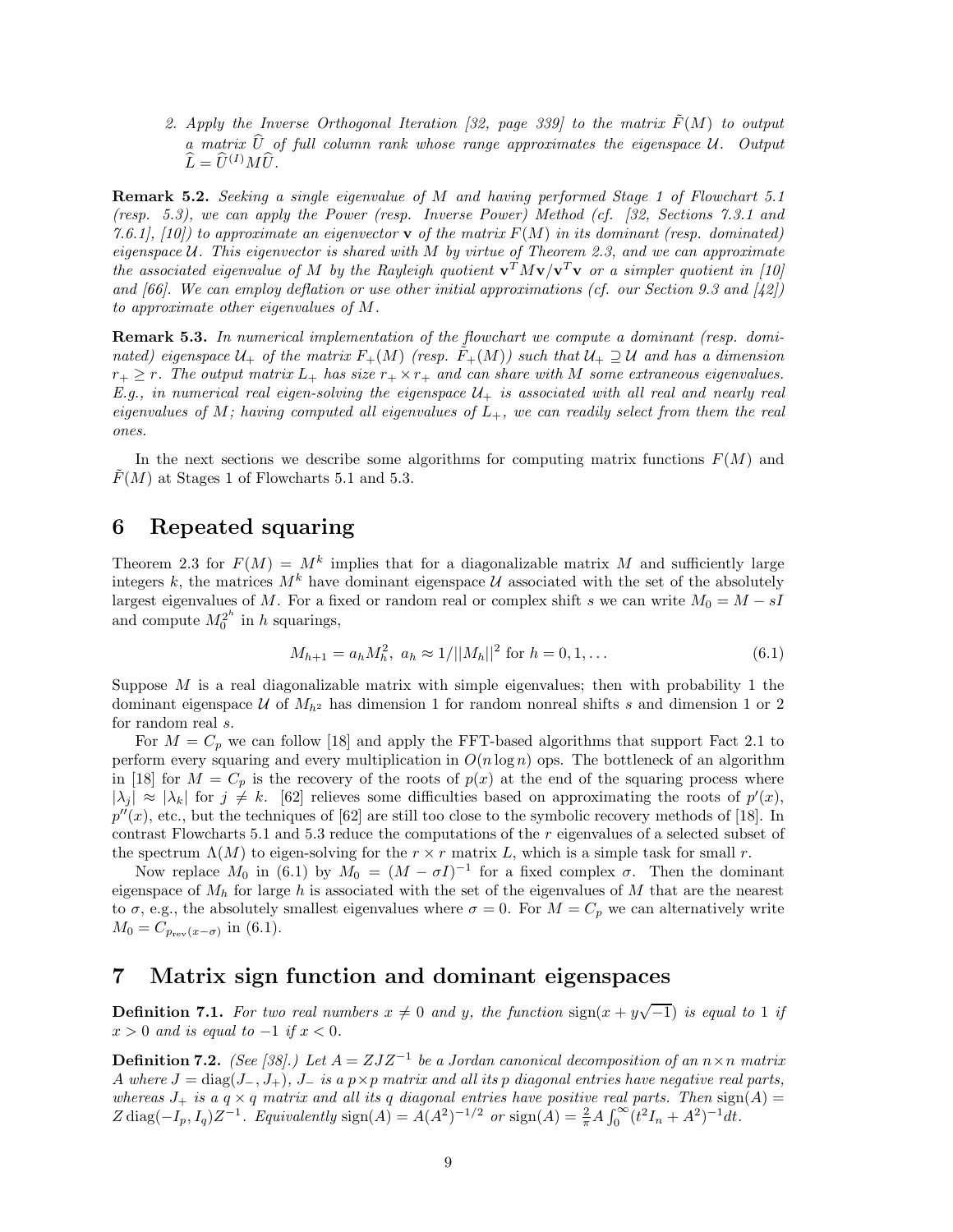**Definition 7.3.** Assume the matrices  $A = ZJZ^{-1}$ ,  $J$ <sub>−</sub> and  $J$ <sub>+</sub> above, except that  $n = p + q + r$  and  $J = \text{diag}(J_-, J_0, J_+)$  *for a*  $r \times r$  *matrix*  $J_0$  *whose all*  $r$  *diagonal entries have real parts 0. Then fix some*  $r \times r$  *real diagonal matrix*  $D_r$ *, e.g.,*  $D_r = O_{r,r}$ *, and define a* generalized matrix sign function  $\lim_{x \to a} \int F(x, y) \, dy$  writing  $\operatorname{sign}(A) = Z \operatorname{diag}(-I_p, D_r \sqrt{-1}, I_q) Z^{-1}$ .

We have the following simple results.

**Theorem 7.1.** Assume the generalized matrix sign function  $\text{sign}(A)$  defined for an  $n \times n$  matrix  $A = ZJZ^{-1}$ *. Then for some real*  $r \times r$  *diagonal matrix*  $D_r$  *we have* 

$$
I_n - \text{sign}(A) = Z^{-1} \text{ diag}(2I_p, I_r - D_r \sqrt{-1}, O_{q,q}) Z,
$$
  
\n
$$
I_n + \text{sign}(A) = Z^{-1} \text{ diag}(O_{p,p}, I_r + D_r \sqrt{-1}, 2I_q) Z,
$$
  
\n
$$
I_n - \text{sign}(A)^2 = Z^{-1} \text{ diag}(O_{p,p}, I_r + D_r^2, O_{q,q}) Z.
$$

**Corollary 7.1.** *Under the assumptions of Theorem 7.1 the matrix*  $I_n - \text{sign}(A)^2$  *has dominant eigenspace of dimension r associated with the eigenvalues of the matrix A that lie on the imaginary*  $axis \mathcal{IA} = {\lambda : \Re(\lambda) = 0}$ *, whereas the matrices*  $I_n - \text{sign}(A)$  (resp.  $I_n + \text{sign}(A)$ ) have dominant *eigenspaces associated with the eigenvalues of A that either lie on the left (resp. right) of the axis* IA or lie on this axis and have nonzero images in  $I_n$  – sign(A) (resp.  $I_n$  + sign(A)).

## **8 Eigen-solving via matrix sign computation**

Having the matrices *A* and  $F(A) = I_n - \text{sign}(A)^2$  available, we can apply Flowchart 5.1 to approximate the eigenvalues of  $A$  that lie on the axis  $I\mathcal{A}$ . In the next sections we devise real eigen-solvers for a real  $n \times n$  matrix *M*, based on applying these techniques to the matrix  $A = M\sqrt{-1}$ . Likewise, having the matrices *A* and  $F(A) = I_n - sign(A)$  (resp.  $F(A) = I_n + sign(A)$ ) available, we can apply Flowchart 5.1 to approximate all eigenvalues of A that lie either on the axis  $I\mathcal{A}$  or on the left (resp. right) from it.

The computed square matrices *L* have dimensions  $p_+$  and  $q_+$ , respectively, where  $p \leq p_+ \leq p + r$ and  $q \leq q_+ \leq q + r$ . If  $M = C_p$  and if the integer  $p_+$  or  $q_+$  is large, we split out a high degree factor of the polynomial  $p(x)$ . This can lead to dramatic growth of the coefficients, e.g., in the case where we split the polynomial  $x^n + 1$  into the product of two high degree factors, one of them having only roots with positive real parts. The subdivision techniques (cf. [59]) based on the following simple fact, however, give us a universal remedy, unlike the limited remedies in [18].

**Fact 8.1.** *Suppose*  $U$  *and*  $V$  *are two eigenspaces of*  $A$  *and*  $\Lambda(U)$  *and*  $\Lambda(V)$  *are the sets of the associated eigenvalues.* Then  $\Lambda(\mathcal{U}) \cap \Lambda(\mathcal{V})$  is the set of the eigenvalues of A associated with the eigenspace  $\mathcal{U} \cap \mathcal{V}$ .

By computing the matrix sign function of the matrices  $\alpha A - \sigma I$  for various selected pairs of complex scalars  $\alpha$  and  $\sigma$ , we can define the eigenspace of A associated with the eigenvalues lying in a selected region on the complex plane bounded by straight lines, e.g., in any fixed rectangle with four pairs  $\{\alpha, \sigma\}$  where  $\alpha$  equals 1 and  $\sqrt{-1}$  and  $\sigma = k2^l$  for proper integers k and *l*. By including matrix inversions into this game, we define the eigenvalue regions bounded by straight lines, their segments, circles and their arcs.

## **9 Iterative algorithms for the matrix sign computation**

### **9.1 Some known algorithms and their convergence**

[38, equations  $(6.17)-(6.20)$ ] define effective iterative algorithms for the square root function  $B^{1/2}$ ; one can readily extend them to  $sign(A) = A(A^2)^{-1/2}$ . [38, Chapter 5] presents a number of effective algorithms devised directly for the matrix sign function. Among them we recall Newton's iteration

$$
N_0 = A, N_{i+1} = (N_i + N_i^{-1})/2, i = 0, 1, ...,
$$
\n(9.1)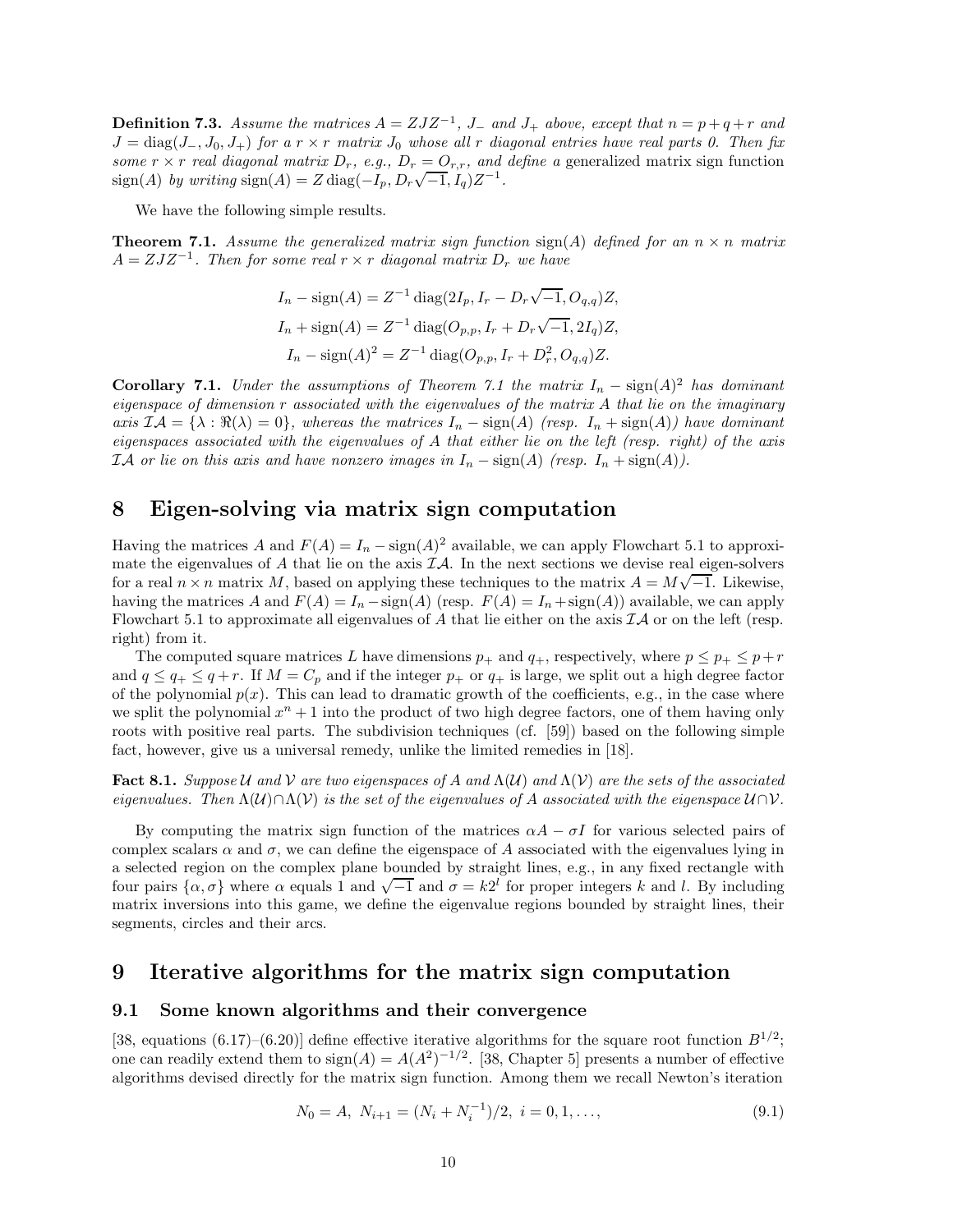based on the Möbius transform  $x \to (x + 1/x)/2$ , and the [2/0] Padé iteration

$$
N_0 = A, N_{i+1} = (15I_n - 10N_i^2 + 3N_i^4)N_i/8, i = 0, 1, ...
$$
\n(9.2)

Theorem 2.3 implies the following simple corollary.

**Corollary 9.1.** *Assume iterations (9.1) and (9.2) where neither of the matrices*  $N_i$  *is singular. Let*  $\lambda = \lambda^{(0)}$  *denote an eigenvalue of the matrix*  $N_0$  *and define* 

$$
\lambda^{(i+1)} = (\lambda^{(i)} + (\lambda^{(i)})^{-1})/2, \ i = 0, 1, ..., \tag{9.3}
$$

$$
\lambda^{(i+1)} = \lambda^{(i)} (15 - 10(\lambda^{(i)})^2 + 3(\lambda^{(i)})^4)/8, \ i = 0, 1, \dots
$$
\n(9.4)

*Then*  $\lambda^{(i)} \in \Lambda(N_i)$  *for*  $i = 1, 2, \ldots$  *provided the pairs*  $\{N_i, \lambda^{(i)}\}$  *are defined by the pairs of equations (9.1), (9.3) or (9.2), (9.4), respectively.*

**Corollary 9.2.** *In iterations (9.3) and (9.4) the images*  $\lambda^{(i)}$  *of an eigenvalue*  $\lambda$  *of the matrix*  $N_0$ *for all i lie on the imaginary axis*  $IA$  *if so does*  $\lambda$ *.* 

By virtue of the following theorems, the sequences  $\{\lambda^{(0)}, \lambda^{(1)}, \ldots\}$  defined by equations (9.3) and  $(9.4)$  converge to  $\pm 1$  exponentially fast right from the start. The convergence is quadratic for sequence (9.3) where  $\Re(\lambda) \neq 0$  and cubic for sequence (9.4) where  $|\lambda - \text{sign}(\lambda)| \leq 1/2$ .

**Theorem 9.1.** *(See [38], [16, page 500].) Write*  $\lambda = \lambda^{(0)}$ ,  $\delta = \text{sign}(\lambda)$  *and*  $\gamma = |\frac{\lambda - \delta}{\lambda + \delta}|$ *. Assume (9.3)* and  $\Re(\lambda) \neq 0$ . Then  $|\lambda^{(i)} - \delta| \leq \frac{2\gamma^{2^i}}{\gamma^{2^i} + \delta}$  for  $i = 0, 1, \ldots$ 

**Theorem 9.2.** Write  $\delta_i = \text{sign}(\lambda^{(i)})$  and  $\gamma_i = |\lambda^{(i)} - \delta_i|$  for  $i = 0, 1, \ldots$  Assume (9.4) and  $\gamma_0 \leq 1/2$ *. Then*  $\gamma_i \leq \frac{32}{113} (\frac{113}{128})^{3^i}$  *for*  $i = 1, 2, ...$ 

*Proof.* We clarify the proof of [16, Proposition 4.1]. First verify that  $\gamma_{i+1} = \gamma_i^3 |3(\lambda^{(i)})^2 + 9\lambda^{(i)} + 8|/8$ and therefore  $\gamma_{i+1} \leq \frac{113}{32} \gamma_i^3$  for  $i = 0, 1, \ldots$  Now the claimed bounds follow by induction on *i* because  $\gamma_0 \leq 1/2$ .

#### **9.2 Variants for real eigen-solving**

As we mentioned we can reduce real eigen-solving for a real matrix *M* to matrix sign computation for  $A = M\sqrt{-1}$ , but next we substitute  $N_0 = M$  in lieu of  $N_0 = A$  into matrix sign iterations (9.1) and (9.2) and equilvalently rewrite them to avoid involving nonreal values,

$$
N_0 = M, N_{i+1} = 0.5(N_i - N_i^{-1}) \text{ for } i = 0, 1, ...,
$$
\n(9.5)

$$
N_0 = M, N_{i+1} = -(3N_i^5 + 10N_i^3 + 15N_i)/8 \text{ for } i = 0, 1, ....
$$
\n(9.6)

Now the matrices  $N_i$  and the images  $\lambda^{(i)}$  of every real eigenvalue  $\lambda$  of  $M$  are real for all *i*, whereas the results of Theorems 9.1 and 9.2 are immediately extended. The images of every nonreal *λ* converge to sign( $\Im(\lambda)/\sqrt{-1}$  quadratically under (9.5) if  $\Re(\lambda) \neq 0$  and cubically under (9.6) if  $\lambda \in \mathcal{D}_{1/2}(\text{sign}(\Im(\lambda))\sqrt{-1}).$ 

Under the maps  $M \to I_n + N_i^2$  for  $N_i$  in the above iterations, the images  $1 + (\lambda^{(i)})^2$  of nonreal eigenvalues  $\lambda$  of *M* in the respective basins of convergence converge to 0, whereas for real  $\lambda$  the images are real and are at least 1 for all *i*. Thus for sufficiently large integers *i* we yield strong domination of the eigenspace of *N<sup>i</sup>* associated with the images of real eigenvalues of *M*.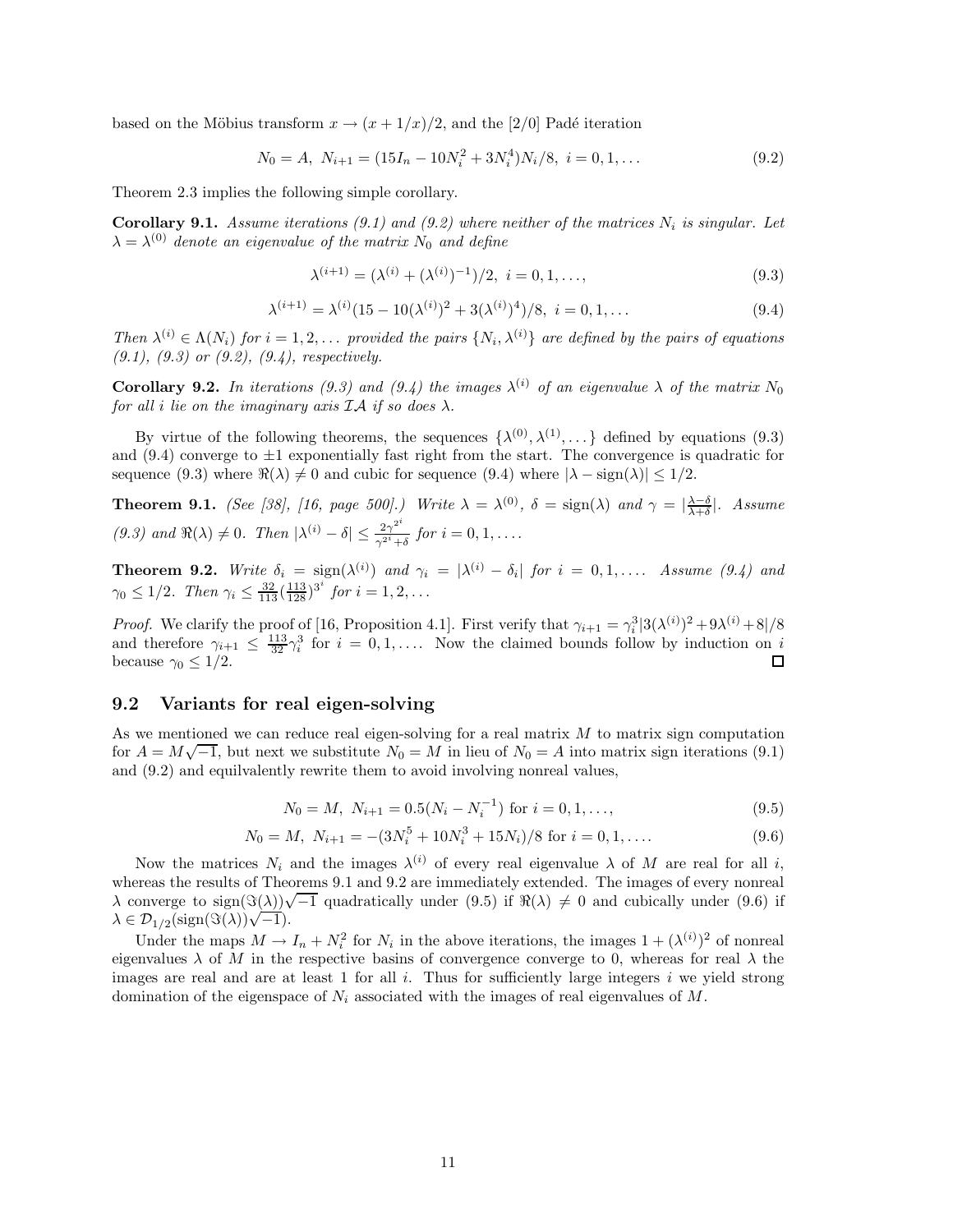#### **9.3 Newton's iteration with shifts for real matrix sign function**

Iteration (9.5) fails where for some *i* the matrix  $N_i$  is singular or nearly singular, that is has eigenvalue 0 or near 0, but then we can approximate this eigenvalue by applying the Rayleigh Quotient Iteration [32, Section 8.2.3], [10] or the Inverse Orthogonal Iteration [32, page 339].

If we seek other real eigenvalues as well, we can deflate the matrix *M* and apply Flowchart 5.1 to the resulting matrix of a smaller size. Alternatively we can apply it to the matrix  $N_i + \rho_i I_n$  for a shift  $\rho_i$  randomly generated in the range  $-r \leq \rho_i \leq r$  for a positive *r*. We choose *r* reasonably small and can expect both avoiding degeneracy and, by virtue of Theorems 9.2 7.1, having the images of all nonreal eigenvalues of *M* still rapidly converging to a small neighborhood of the points  $\pm \sqrt{-1}$ , thus ensuring their isolation from the images of real eigenvalues.

### **9.4** Controlling the norms in the [2/0] Padé iterations

We have no singularity problem with iteration  $(9.6)$ , but have numerical problems where the norms We have no singularity problem with iteration (9.0), but have numerical problems where the norms  $||N_i||$  grow large. If the nonreal eigenvalues of the matrix  $N_0$  lie in the two discs  $\mathcal{D}_{1/2}(\pm\sqrt{-1})$ , then their images also stay there by virtue of extension of Theorem 9.2, and then the norms  $||N_i||$  can be large only where some real eigenvalues of the matrices  $N_i$  are absolutely large.

Now suppose the nonreal eigenvalues of *M* have been mapped into the two discs  $\mathcal{D}_{y_i}(\pm \sqrt{-1})$  for Now suppose the nonreal eigenvalues of *M* have been mapped into the two discs  $\mathcal{D}_{y_i}(\pm \sqrt{-1})$  for Now suppose the homean eigenvalues of *M* have been mapped into the two discs  $D_{y_i}(\pm \sqrt{-1})$  for  $0 < y_i < 0.1$ . (One or two steps (9.6) move every  $\mu \in \mathcal{D}_{1/2}(\pm \sqrt{-1})$  into the discs  $\mathcal{D}_{y_i}(\pm \sqrt{-1})$ , cf. Theorem 9.2.) Then the transformation  $N_i \to N_i(N_i^2 + 2I_n)^{-1}$  confronts excessive norm growth by mapping all real eigenvalues of  $N_i$  into the range  $\left[-\frac{1}{4}\right]$  $\sqrt{2}$ ,  $\frac{1}{4}\sqrt{2}$  and mapping all nonreal eigenvalues the plus and the discs  $\mathcal{D}_{w_i}(\pm \sqrt{-1})$  for  $w_i \leq \frac{1+y_i}{1-2y_i-y_i^2}$ . E.g.,  $w_i < 0.4$  for  $y_i = 0.1$ , whereas  $w_i < 0.17$ for  $y_i = 0.05$ , and then single step  $(9.6)$  would more than compensate for such a minor dilation of the discs  $\mathcal{D}_{y_i}(\pm \sqrt{-1})$  (see Theorem 9.2).

## **10 Modifications with fewer matrix inversions**

We should apply iteration  $(9.6)$  rather than  $(9.5)$  to exploit its cubic convergence and to avoid matrix inversions as soon as the images of the targited eigenvalues  $\lambda$  of *M* have been moved into the discs D<sub>1/2</sub>( $\pm\sqrt{-1}$ ). Our goal is to achieve this in fewer steps (9.5) based on nonreal computations and repeated squaring  $(6.1)$  for appropriate matrices  $M_0$ .

#### **10.1 Mapping the real line onto unit circle and repeated squaring**

Next we incorporate repeated squaring of a matrix between its back and forth transforms defined by the maps of the complex plane  $\mu \to \lambda$  and  $\lambda \to \mu$  below.

**Fact 10.1.** *Write*  $\lambda = u + v\sqrt{-1}$ *,* 

$$
\mu = (a\lambda + \sqrt{-1})(a\lambda - \sqrt{-1})^{-1}, \ \beta_k = \frac{\sqrt{-1}(\mu^k + 1)}{a(\mu^k - 1)}
$$
(10.1)

*for a positive integer k* and a real  $a \neq 0$  (one can simply choose  $a = 1$ , but other choices can be more *effective). Then*

(a) 
$$
\lambda = \frac{\sqrt{-1}(\mu+1)}{a(\mu-1)},
$$

(b) 
$$
\mu = \frac{n(\lambda)}{d(\lambda)} \text{ for } n(\lambda) = u^2 + v^2 - a^2 = 2au\sqrt{-1} \text{ and } d(\lambda) = u^2 + (v - a)^2)^2, \text{ and consequently}
$$

(c) 
$$
|\mu|^2 = \frac{u^2 + (v+a)^2}{u^2 + (v-a)^2} = 1 + \frac{4av}{u^2 + (v-a)^2},
$$

(d)  $|\mu| = 1$  if and only if  $\lambda$  is real.

*Furthermore*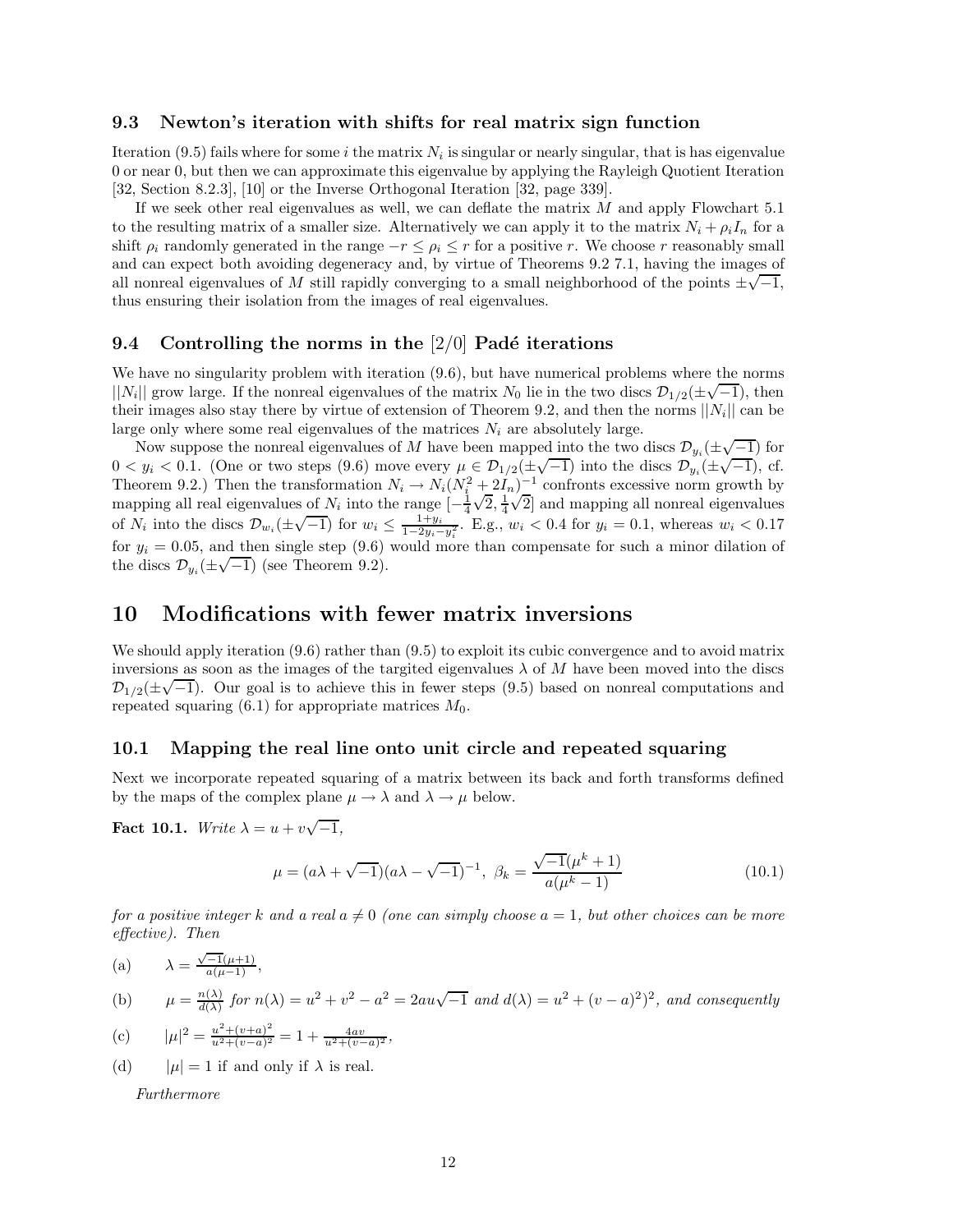(e) 
$$
\beta_k = \frac{n_k(\lambda)}{d_k(\lambda)} \quad \text{for} \quad n_k(\lambda) = \sum_{g=0}^{\lfloor k/2 \rfloor} (-1)^g \binom{k}{2g} (a\lambda)^{k-2g} \quad \text{and}
$$

$$
d_k(\lambda) = a \sum_{g=0}^{\lfloor k/2 \rfloor} (-1)^{g+1} \binom{k}{2g+1} (a\lambda)^{h-2g-1}.
$$

Fact 10.1 implies that the transform  $\lambda \to \mu$  maps the real line onto the unit circle  $C_1 = {\mu :}$  $|\mu| = 1$ , whereas the transform  $\lambda \to \beta_k$  maps the real line into itself. Clearly, powering of  $\mu$  keeps the unit circle  $C_1$  in place, whereas the values  $|\mu|^k$  converge to 0 for  $|\mu| < 1$  and to  $+\infty$  for  $|\mu| > 1$ as  $k \to \infty$ ; thus for large *k* the transform  $\lambda \to \beta_k$  isolates the images of the sets of real and nonreal values  $\lambda$  from one another.

**Corollary 10.1.** Suppose that an  $n \times n$  matrix M has exactly s eigenpairs  $\{\lambda_j, \mathcal{U}_j\}$ ,  $j = 1, \ldots, s$ , Coronary 10.1. Suppose that an  $n \times n$  matrix in has exactly s eigenpaths  $\{\lambda_j, \lambda_j\}$ ,  $j$  and does not have eigenvalues  $\pm \sqrt{-1}/a$ . By extending the equations of Fact 10.1, write

$$
P = (aM + I_n \sqrt{-1})(aM - I_n \sqrt{-1})^{-1},
$$
\n(10.2)

$$
M_k = \frac{\sqrt{-1}}{a} (P^k + 1)(P^k - 1)^{-1},
$$
  
\n
$$
\mu_j = (a\lambda_j + \sqrt{-1})(a\lambda_j - \sqrt{-1})^{-1},
$$
\n(10.3)

$$
\beta_{j,k} = \frac{n(\lambda_{j,k})}{d(\lambda_{j,k})}, \quad n(\lambda_{j,k}) = \sum_{g=0}^{\lfloor k/2 \rfloor} (-1)^g \binom{k}{2g} (a\lambda_j)^{k-2g},
$$

$$
d(\lambda_{j,k}) = a \sum_{g=0}^{\lfloor k/2 \rfloor} (-1)^{g+1} \binom{k}{2g+1} (a\lambda_j)^{k-2g-1},
$$

*j* = 1*,...,s.* (*In particular*  $M_1 = M$ *, whereas*  $2M_2 = M - (aM)^{-1}$ *.) Then*  $M_k = n_k(M)(d_k(M))^{-1}$ *where*

$$
n_k(M) = \sum_{g=0}^{\lfloor k/2 \rfloor} (-1)^g \binom{k}{2g} (aM)^{k-2g},
$$
  

$$
d_k(M) = a \sum_{g=0}^{\lfloor k/2 \rfloor} (-1)^{g+1} \binom{k}{2g+1} (aM)^{h-2g-1},
$$

*and the matrices*  $M_k$  *have the eigenpairs*  $\{\{\beta_{j,k}, \mathcal{U}_j\}, \ j = 1, \ldots, s\}$  *where*  $\beta_{j,k}$  *are real if*  $\lambda_j$  *is real,*  $|\beta_{j,k}| + 1/|\beta_{j,k}| \to \infty$  *as*  $k \to \infty$  *unless*  $\lambda_j$  *is real.* 

The corollary implies that for sufficiently large integers *k* we can set  $F(M) = M_k$  in Flowchart 5.1.

We can apply repeated squaring to compute high powers *P<sup>k</sup>*. In numerical implementation we should avoid involving large norms  $||P^k||_q$ . Surely we can readily estimate them for  $q = 1$  or  $q = \infty$ , but [21] proposes effective probabilistic algorithm for approximating the matrix norms  $|| \cdot ||$ . Also note that  $(\rho(P))^k = \rho(P^k) \le ||P^k||_q \le ||P||_q^k$  for the spectral radii  $\rho(P)$  and  $\rho(P^k)$ ,  $q = 1, 2, \infty$  and all *k* (cf. [72, Theorems 1.2.7 and 1.2.9]).

Below is a flowchart that implements this approach by using only two matrix inversions; this is much less than in iteration (9.5). The algorithm works for a large class of inputs *M* but fails for harder inputs *M*, which have many real and nearly real eigenvalues, but also other nonreal eigenvalues. The heuristic choice

$$
v = 0, w = 1, t \approx -\Re(\text{trace}(M)), a = \frac{t}{n}, \text{ and } \widehat{M} = M + tI_n
$$
 (10.4)

tends to push the values  $|\mu|$  away from 1 on the average input although can strongly push such a value toward 1 for the worst case input.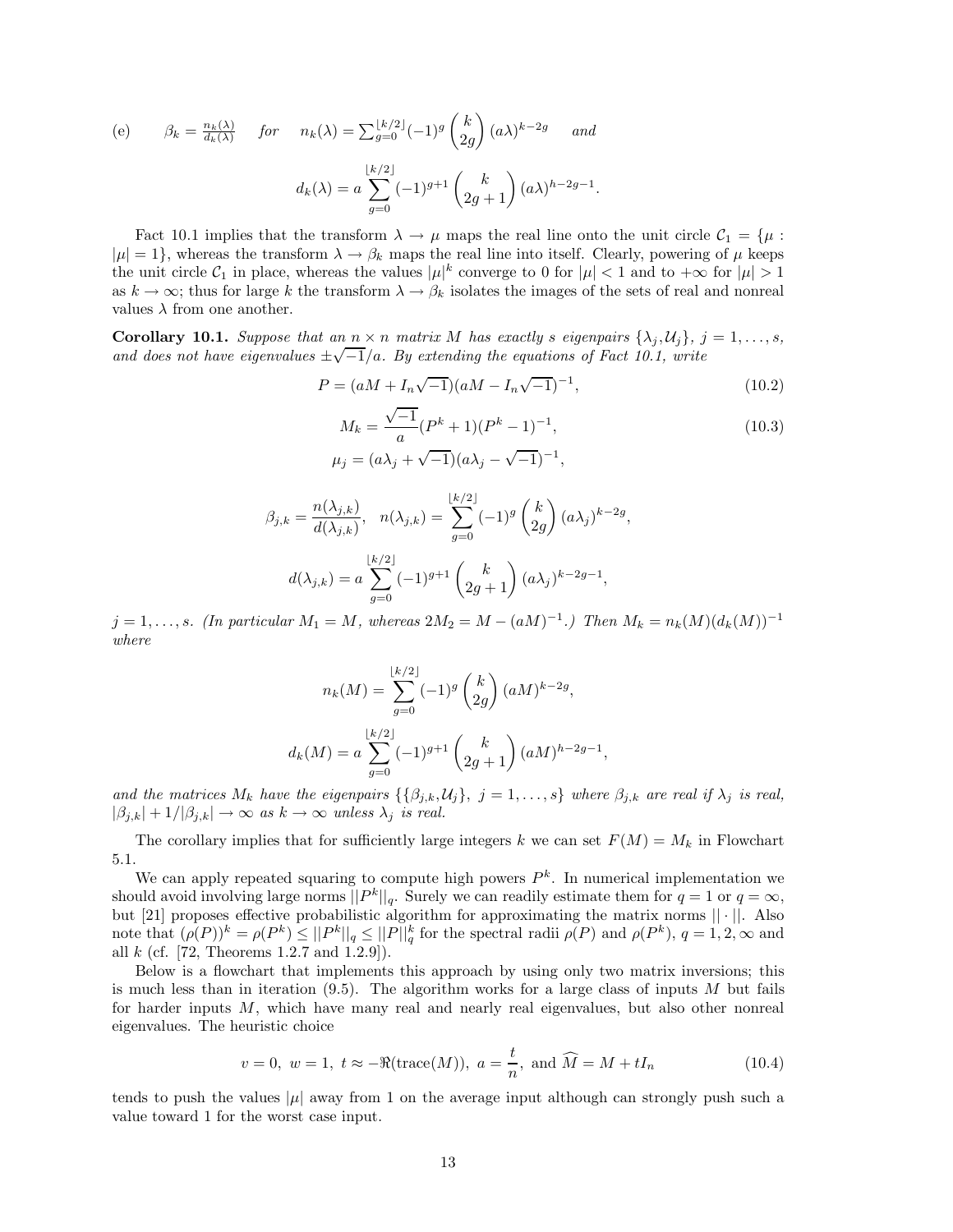**Flowchart 10.1. Mapping the real line onto the unit circle and repeated squaring** *(cf. Remark 10.1).*

Input: *a real n*×*n matrix M, whose real and nearly real eigenvalues are associated with an unknown eigenspace*  $U_+$  *having an unknown dimension*  $r_+ \ll n$ *.* 

OUTPUT: *FAILURE* or a matrix  $\hat{U}$  such that  $\mathcal{R}(\hat{U}) \approx \mathcal{U}_{+}$ .

**INITIALIZATION:** Fix sufficiently large tolerances  $τ$  and  $h_+$ , fix real  $a, t, v$ , and  $w$  and matrix  $M$  of *(10.4).*

COMPUTATIONS:

- *1. Compute the matrices*  $P = (a\widehat{M} + I_n\sqrt{-1})(a\widehat{M} I_n\sqrt{-1})^{-1}$  (*cf. Corollary 10.1)* and  $P^{2g}$  $f \circ g = 1, 2, \ldots, h+1$  *until*  $||P^{2^{h+1}}||_q > \tau$  *for a fixed q (e.g., for q = 1 or q = ∞) or until*  $h > h_{+}.$
- 2. Compute matrix  $M_k$  of Corollary 10.1 for  $k = 2^{h_+}$ .
- *3. Apply Flowchart 5.2 to the matrix*  $F = M_k$  *and the integer*  $r = n$  *to output an*  $n \times r$ *matrix basis for the strongly dominant eigenspace*  $\widehat{U}$  *of*  $F$ *.*
- 4. Output FAILURE if Flowchart 5.2 fails, which would mean that the matrix  $F = M_k$  has *no strongly dominant eigenspace of dimension*  $r_{+} < n$ .

One can modify Stage 4 to compute an integer  $h_+$  iteratively, according to a fixed policy: one can begin with a small  $h_{+}$ , then increase it and reapply the algorithm if the computations fail (see Stage 4 and see further variations in Sections 10.2 and 11).

**Remark 10.1.** *(a)* One can extend Stage 2 by setting  $N_0 = M_k$  and applying iteration (9.6). In *this case cubic convergence would be exploited and we could proceed with smaller values of*  $h_+$ *.* 

*(b) In another variant one computes the matrix P<sup>s</sup> for a sufficiently large integer s to ensure isolation of the images of real and nearly real eigenvalues of M from the images of its other eigenvalues and then applies the Rayleigh Quotient Iteration to this matrix at sufficiently many points of the unit circle*  $C_1(0)$ *.* 

#### **10.2 Further variations of matrix sign iteration**

Let us comment on some promising variations of the matrix sign iteration.

1. We first examine how the map  $M \to P$  for the matrices M and P of Corollary 10.1 transforms the basin of convergence of iteration (9.6), given by the discs  $\mathcal{D}_{1/2}(\pm\sqrt{-1})$ . We observe that their complement is mapped into the annulus  $A_{1/5,5}(0) = \{x : 1/5 \leq |x| \leq 5\}$ . Conversely, suppose that under the map  $M \to P^k$  the images of all nonreal eigenvalues of M lie outside this annulus, then iteration (9.6) cubically converges when it is applied to the matrix  $M_k$  of Corollary 10.1. We can estimate the desired integer *k* if we know the absolute values of all eigenvalues of the matrix *P*, that is, their distances from the origin. By virtue of part (d) of Fact 10.1 the distance is 1 if and only if an eigenvalue of *P* is the image of a real eigenvalue of *M*. Given the coefficients of the characteristic polynomial  $c_P(x) = \det(xI_n - P)$ , one needs  $O(n \log n)$  ops to approximate all these distances with relative errors, say, at most  $1\%$  (see some effective algorithms in [70], [3], [8], [59], [61]).

2. In the case where  $M = C_p$  is the companion matrix of a polynomial  $p(x)$ , the monic characteristic polynomial  $c_P(x)$  equals  $\gamma(x-1)^n p(\frac{x+1}{x-1}\frac{\sqrt{-1}}{a})$  for a scalar  $\gamma$ . We can compute its coefficients by using *O*(*n* log *n*) ops; indeed we just need to perform two shifts of the variables and the reversion of the polynomial coefficients since  $\frac{x+1}{x-1} = 1 - \frac{2}{x-1}$  (see [60, Chapter 2]).

3. Having the coefficients of the characteristic polynomial  $c<sub>P</sub>(x)$  available, we can apply our algorithms to its companion matrix to compute its eigenvalues  $\mu$  lying on the unit circle  $\mathcal{C}_1$ , and then recover the real eigenvalues  $\lambda = \frac{\sqrt{-1}(\mu+1)}{a(\mu-1)}$  $\frac{-1(\mu+1)}{a(\mu-1)}$  of *M* (see part (a) of Fact 10.1).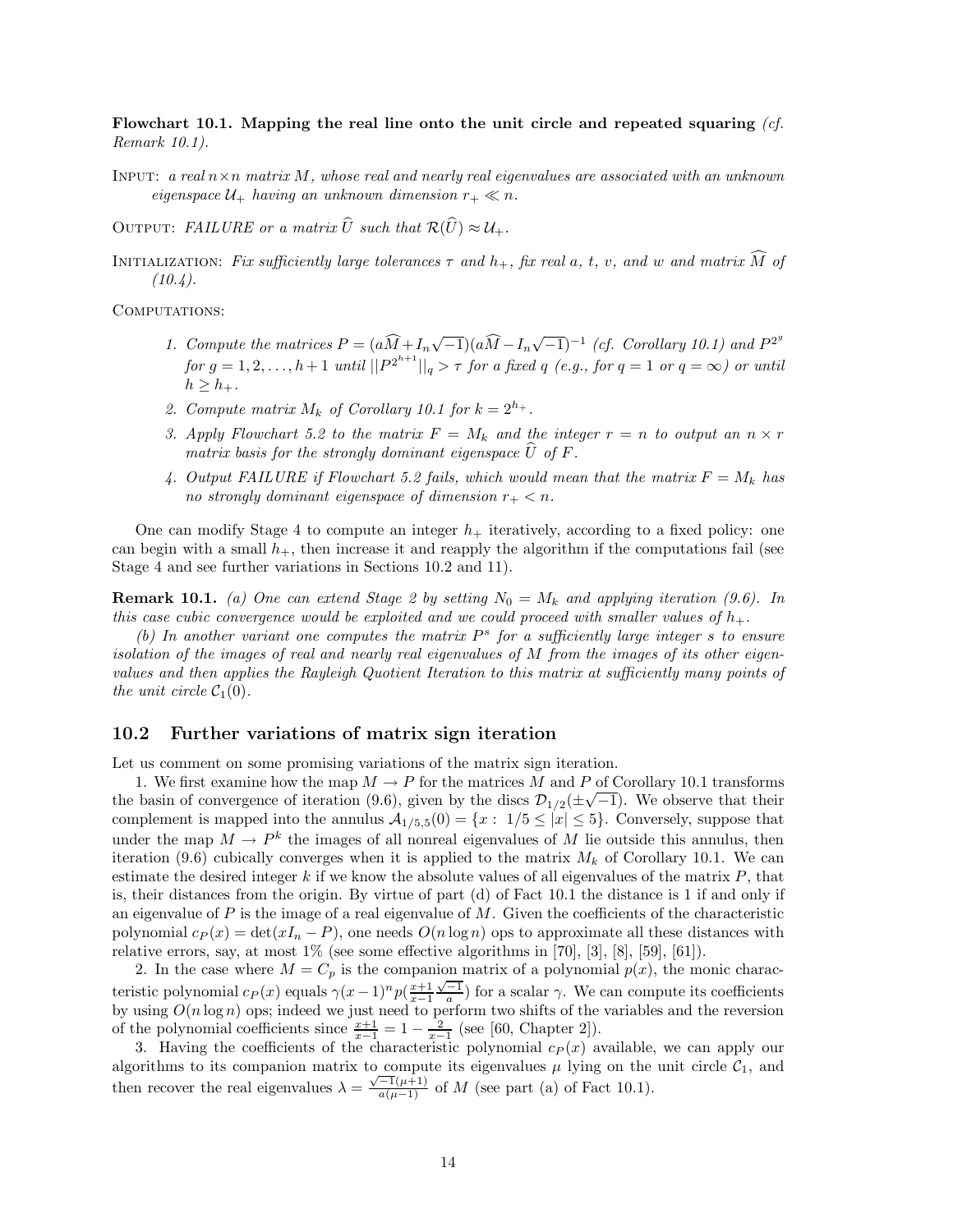4. We can replace repeated squaring of the matrix *P* with *k* steps of the Dandelin's (Lobachevsky's, Gräffe's) root-squaring iteration  $[36]$ ,

$$
p_{i+1}(x) = (-1)^n p_i(\sqrt{x}) p_i(\sqrt{-x}), \quad i = 0, 1, \dots, k-1
$$
\n(10.5)

for  $p_0(x) = c_P(x)$ . We have  $p_i(x) = \prod_{j=1}^n (x - \lambda_j^{2^i})$ , so that the *i*th iteration step squares the roots of the polynomial  $p_{i-1}(x)$  for every *i*. Every root-squaring step (10.5) essentially amounts to polynomial multiplication and can be performed in  $O(n \log n)$  ops; one can improve numerical stability by increasing this count to order  $n^2$  [52]. Having computed the polynomial  $p_k(x)$ , for a sufficiently large integer *k*, we have its roots on the unit circle sufficiently well isolated from its other roots. The application of the algorithm in the next section to  $C_{p_k}$ , the companion matrix of this polynomial, yields its roots lying on  $C_1$  (they are the eigenvalues of  $C_{p_k}$ ). From these roots we can recover the roots  $\mu$  of the circle  $c_P(x) = p_0(x)$  by means of the descending techniques of [54] (applied also in [55], [56], [61], and [66, Stage 8 of Algorithm 9.1]), and then can recover the real roots  $\lambda$  of  $p(x)$  from the values  $\mu$  by applying the expression in part (a) of Fact 10.1.

**Remark 10.2.** *Having isolated the roots of*  $p_k(x)$  *on the circle*  $C_1$  *from its other roots, we can apply the algorithms of [70], [54], [55], [45], [61] to split out the factor f*(*x*) *of this polynomial sharing with*  $p_k(x)$  precisely all the roots on the circle  $C_1$ *. Then these roots can be readily approximated based on the Laguerre or modified Laguerre algorithms. Numerical problems can be caused by potentially dramatic growth of the coefficients of*  $p_k(x)$  *in the transition to the factor*  $f(x)$  *unless its degree is small.*

## **11 Repeated squaring and the Möbius transform**

Our next iteration begins as Flowchart 10.1, but we interrupt repeated squaring by applying the scaled Möbius transform  $x \to x + 1/x$ , instead of the map  $P \to M_k$  of (10.3). The scaled Möbius transform moves the images of all real eigenvalues of the matrix  $M$  from the unit circle  $C_1$  into the real line interval  $[-2, 2]$ ; furthermore under this transform of the matrix  $N_i$  the images of all its eigenvalues lying outside the annulus  $A_{1/3,3}(0) = \{x : 1/3 \leq |x| \leq 3\}$  are moved into the exterior of the disc  $D_{8/3}(0)$ . Recall that the basin of convergence of iteration (9.6) preceded by the map  $x \to \frac{\sqrt{-1}}{a} \frac{1+x}{1-x}$  was the exterior of the slightly larger annulus  $\mathcal{A}_{1/5,5}(0) = \{x : 1/5 \le |x| \le 5\};$ furthermore the Möbius transform numerically stabilizes the computations for a large class of inputs.

Next we comment on combining the maps of Fact  $10.1$ , repeated squaring, and the Möbius transform; we observe some pitfalls and propose remedies.

**Fact 11.1.** *(Cf. Fact 10.1 for a* = 1*.) Write*

$$
\mu = (\lambda + \sqrt{-1})(\lambda - \sqrt{-1})^{-1}.
$$
\n(11.1)

*Then*

 $(a)$   $\lambda = \sqrt{-1}(\mu - 1)/(\mu + 1)$ , *(b)*  $|\mu| = 1$  *if and only if*  $\lambda$  *is real and*  $\int_{0}^{L} f(t) \mu_k = \mu^k + \mu^{-k} = \sum_{g=0}^{k} (-1)^g \left( \frac{2k}{2g} \right)$ 2*g*  $\int \lambda^{2k-2g}(\lambda^2+1)^{-k}$  *for*  $k = 1, 2, \ldots$  *(In particular*)  $\mu_1 = \frac{\lambda^2 - 1}{\lambda^2 + 1}$ , whereas  $\mu_2 = \frac{\lambda^4 - 6\lambda^2 + 1}{(\lambda^2 + 1)^2}$ .)

**Fact 11.2.** *Assume*  $\mu$  *of* (11.1) and a nonnegative integer k. Then  $|\mu| = 1$  and  $-2 \leq \mu_k =$  $\mu^k + \mu^{-k} \leq 2$  *if*  $\lambda$  *is real, whereas*  $|\mu^k + \mu^{-k}| \to \infty$  *as*  $k \to \infty$  *otherwise.* 

**Corollary 11.1.** Let an  $n \times n$  matrix M have exactly s eigenpairs  $\{\lambda_j, \mathcal{U}_j\}$ ,  $j = 1, \ldots, s$ *, and not*  $\alpha$  is extending  $\alpha_1$ ,  $\beta_2$ ,  $\beta_3$ ,  $\gamma_4$ ,  $\beta_5$ ,  $\gamma_5$ ,  $\alpha_6$  is extending (10.2) for  $a = 1$  and (11.1), write

$$
P = (M + I_n \sqrt{-1})(M - I_n \sqrt{-1})^{-1} = (M - I_n \sqrt{-1})^{-1}(M + I_n \sqrt{-1}),
$$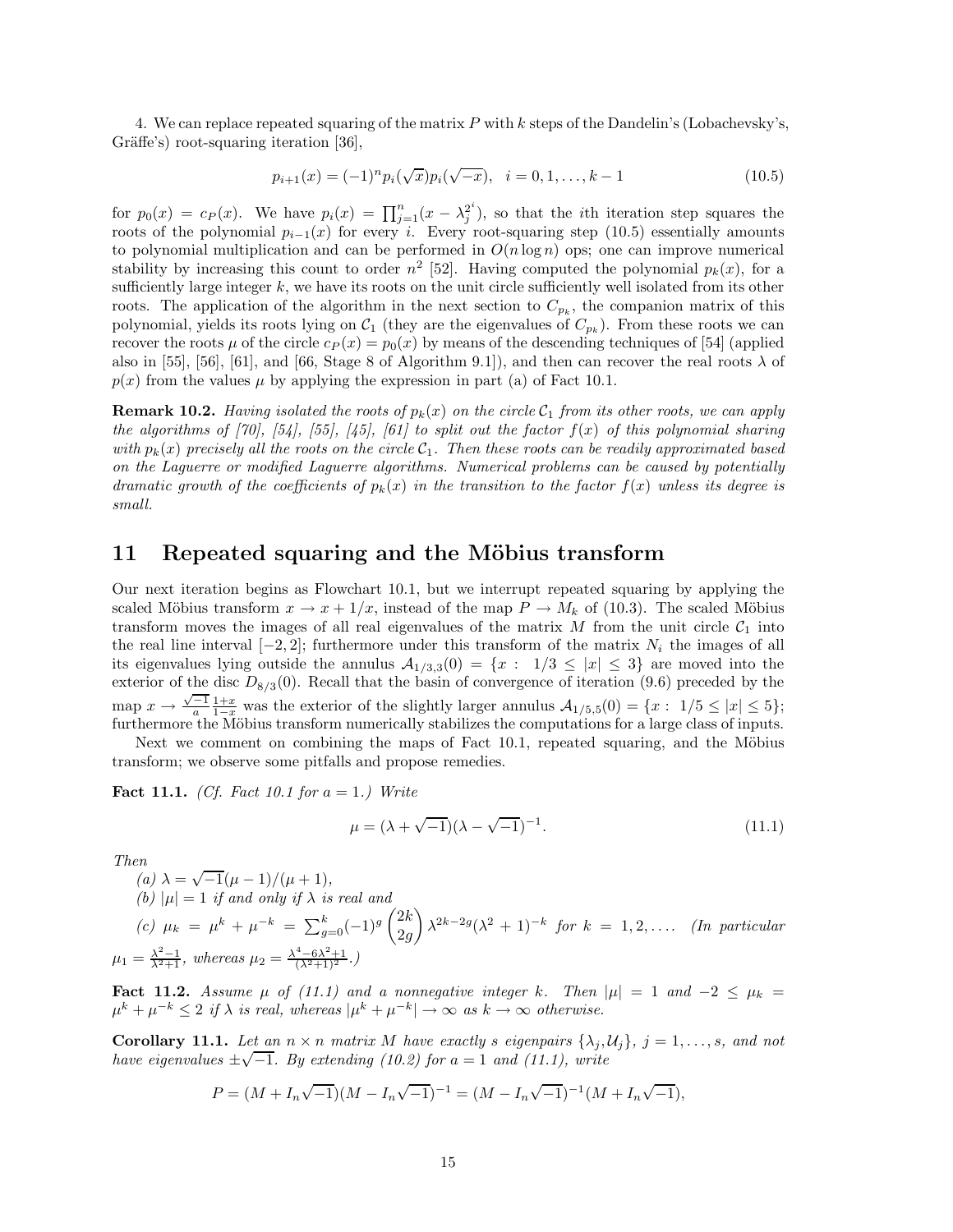$$
T_k = P^k + P^{-k} = \sum_{g=0}^k (-1)^g {2k \choose 2g} M^{k-2g} (M^2 + 1)^{-k},
$$
  
\n
$$
\mu_j = (\lambda_j + \sqrt{-1})(\lambda_j - \sqrt{-1})^{-1},
$$
  
\n
$$
\mu_{j,k} = \mu_j^k + \mu_j^{-k} = \sum_{g=0}^k (-1)^g {2k \choose 2g} \lambda_j^{k-2g} (\lambda_j^2 + 1)^{-k}
$$
 (11.2)

for  $k = 1, 2, ...$  (In particular  $T_1 = 2(I_n - M^2)(I_n + M^2)^{-1} = 2I_n - 4(I_n + M^2)^{-1}$ , whereas  $T_2 = (M^4 - 6M^2 + I_n)(M^2 + I_n)^{-2} = (M^2 + I_n)^{-2}(M^4 - 6M^2 + I_n)$ .) Then  $M = \sqrt{-1}(P - I_n)(P + I_n)$  $I_1 = (M - 6M + I_n)(M + I_n) = (M + I_n)$   $(M - 6M + I_n)$ . Then  $M = \sqrt{-1}(P - I_n)(P + I_n)^{-1} = \sqrt{-1}(P + I_n)^{-1}(P - I_n)$ ,  $\lambda_j = \sqrt{-1}(\mu_j - 1)/(\mu_j + 1)$  for  $j = 1, ..., s$ , and the matrices  $T_k$  have the eigenpairs  $\{\{\mu_{j,k},\mathcal{U}_j\},\ j=1,\ldots,s\}$  where  $-2\leq\mu_{j,k}\leq 2$  if  $\lambda_j$  is real,  $|\mu_{j,k}|\to\infty$  as  $h \rightarrow \infty$  *unless*  $\lambda_i$  *is real.* 

Instead of the map  $P^k \to M_k$  and equation (10.3) of Corollary 10.1 we employ the map  $P^k \to T_k$ and equation (11.2). This complicates the isolation of the images of real eigenvalues of the matrix *M* from the images of its nonreal eigenvalues provided that we rely on the respective map of the eigenvalues  $\lambda = \lambda(P^k) \rightarrow \lambda(T_k) = \lambda + 1/\lambda$ . Indeed the unit circle  $\{\lambda = \lambda(P^k) : |\lambda| = 1\}$  is still mapped onto the line segment  $[-2, 2]$ , but also the imaginary line  $\hat{\lambda} = \lambda(P^k)$ :  $\hat{\Re}(\lambda) = 0$  is mapped into the real line.

The problem disappears, however, where  $\max\{|\lambda|, 1/|\lambda|\} > 3$ , because in this domain the value |*λ* + 1/ $\lambda$ | exceeds 8/3, whereas this value is small near the points  $\lambda = \pm \sqrt{-1}$ . Therefore we can safely apply the map  $P^k \to T_k$  provided that the images of nonreal eigenvalues of *M* in the map *M* → *P*<sup>*k*</sup> do not lie in the annulus  $A_{1/3,3}(0) = \{x : 1/3 \le |x| \le 3\}.$ 

This map does not enable stabilization, because it does not generally increase the minimum ratio of the absolute values of the images of real and nonreal eigenvalues of *M*, but it brings the images of all nonreal eigenvalues of *M* into the exterior of the disc  $D_{8/3}$ , while sending the images of all real eigenvalues of *M* into the real line interval  $[-2, 2]$ .

If at this stage we can afford a reasonably large number of squarings of the resulting matrix (resp. its inverse), then the eigenspace associated with real eigenvalues of *M* becomes dominated (resp. dominant), and we can approximate them by applying Flowchart 5.3 (resp. 5.1).

### **12 Numerical tests**

We performed a series of numerical tests in the Graduate Center of the City University of New York using a Dell server with a dual core 1.86 GHz Xeon processor and 2G memory running Windows Server 2003 R2. The test Fortran code was compiled with the GNU gfortran compiler within the Cygwin environment. We generated random numbers with the random number intrinsic Fortran function assuming the uniform probability distribution over the range  $\{x: 0 \leq x < 1\}$ . To shift to the range  $\{y : b \leq y \leq a + b\}$  for fixed real *a* and *b*, we applied the linear transform  $x \to y = ax + b$ .

#### **Conditioning of the products with random Toeplitz matrices.**

Table 12.1 displays the average residual norms  $rn = ||ATY - T_{q,A}||$  where *A* is an  $n \times n$  matrix having numerical rank *q*,  $Y = (AT)^+T_{q,A}$ ,  $\mathcal{R}(T_{q,A}) = T_{q,A}$  is the leading singular space of *A*, and *T* is a random  $n \times q$  Toeplitz matrix. We performed 100 tests for each pair  $\{n, q\}$  for  $n = 64, 128, 256$ and  $q = 8, 32$ .

We have first generated the Q factors *S* and *T* of  $n \times n$  random matrices as well as the diagonal matrices  $\Sigma = \text{diag}(\sigma_j)_{j=1}^n$  such that  $\sigma_j = 1/j$ ,  $j = 1, \ldots, q$ ,  $\sigma_j = 10^{-10}$ ,  $j = q + 1, \ldots, n$ ,  $||A|| = 1$ ,  $\kappa(A) = ||A^{-1}|| = 10^{10}$ . Then we computed the input matrices  $A = S \Sigma T^T$ . The average residuals norms  $rn$  had the same order in our tests with random  $n \times q$  general multipliers  $M$ , replacing the Toeplitz multipliers *T*.

#### **Algorithms and tests**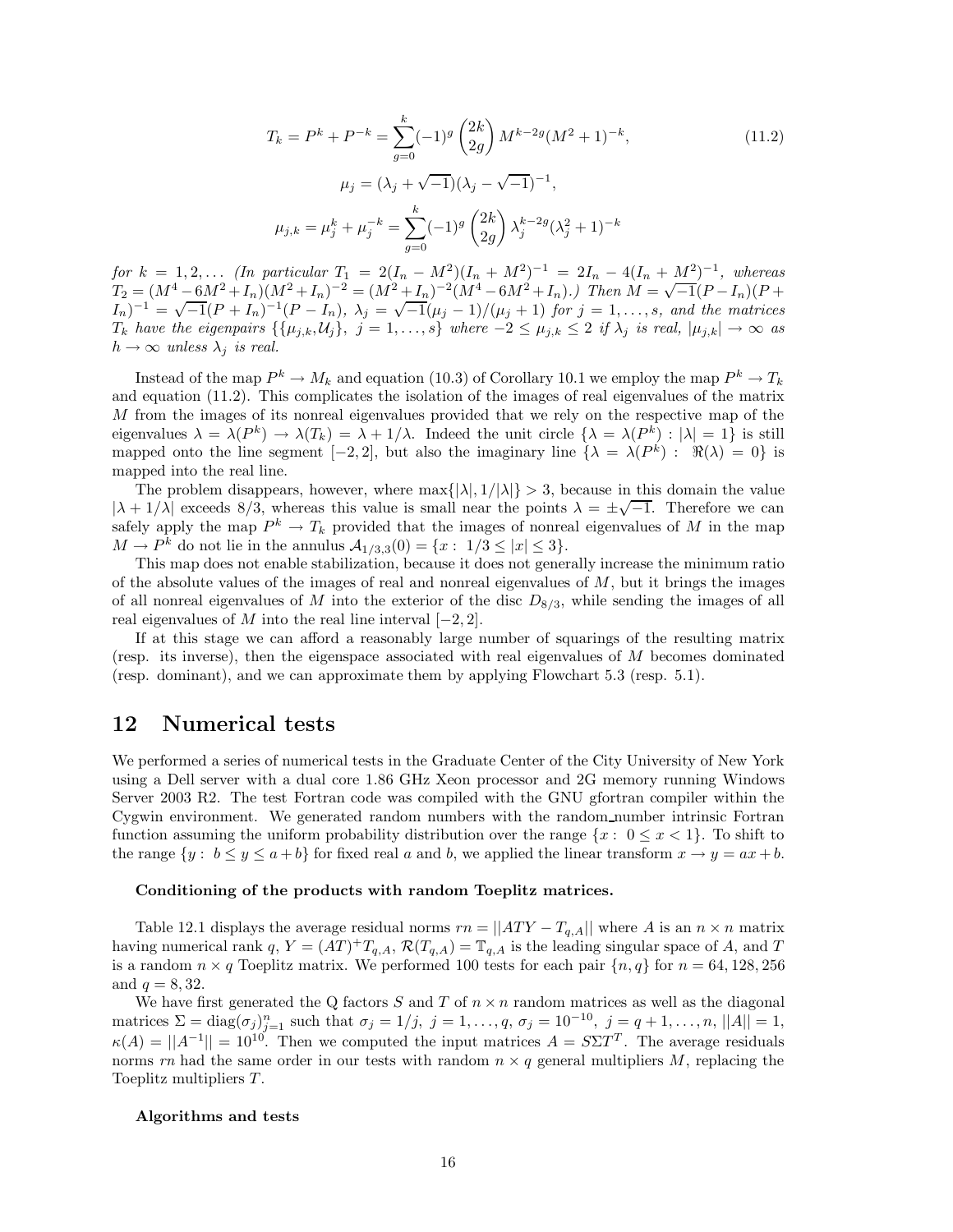| q   | $n_{\rm c}$ | min                    | max                    | mean                   | std                    |
|-----|-------------|------------------------|------------------------|------------------------|------------------------|
|     | 64          | $2.22 \times 10^{-09}$ | $7.89 \times 10^{-06}$ | $1.43 \times 10^{-07}$ | $9.17 \times 10^{-07}$ |
| 8   | 128         | $3.79 \times 10^{-09}$ | $4.39 \times 10^{-05}$ | $4.87 \times 10^{-07}$ | $4.39 \times 10^{-06}$ |
| 8   | 256         | $5.33 \times 10^{-09}$ | $3.06 \times 10^{-06}$ | $6.65 \times 10^{-08}$ | $3.12 \times 10^{-07}$ |
| 32  | 64          | $6.22 \times 10^{-09}$ | $5.00 \times 10^{-07}$ | $4.06 \times 10^{-08}$ | $6.04 \times 10^{-08}$ |
| 32  | 128         | $2.73 \times 10^{-08}$ | $4.88 \times 10^{-06}$ | $2.57 \times 10^{-07}$ | $8.16 \times 10^{-07}$ |
| -32 | 256         | $1.78 \times 10^{-08}$ | $1.25 \times 10^{-06}$ | $1.18 \times 10^{-07}$ | $2.03 \times 10^{-07}$ |

Table 12.1: Residual norms  $rn$  with random  $n \times q$  Toeplitz multipliers  $T$ .

We tested our algorithms for the approximation of the eigenvalues of  $n \times n$  companion matrix  $C_p$  and of the shifted matrix  $C_p - sI_n$  defined by polynomials  $p(x)$  with random real coefficients for *n* = 64*,* 128*,* 256 and by random real *s*. For each class of matrices, each input size and each iterative algorithm we generated 100 input instances and run 100 tests. Our tables show the minimum, maximum, and average (mean) numbers of iteration loops in these runs (until convergence) as well as the standard deviations in the columns marked by "**min**", "**max**", "**mean**", and "**std**", respectively.

We applied repeated squaring of Section 6 to the matrix  $C_p - sI$ ; we used shifts *s* because polynomials  $p(x)$  with random real coefficients tend to have all roots near the circle  $C_1(0)$  and because for such inputs repeated squaring of *C<sup>p</sup>* advances eigen-solving very slowly.

We applied real Newton's iteration (9.5) to approximate the matrix sign function for the matrix  $C_p$  using no shifts; then we applied Flowchart 5.1 to approximate real eigenvalues.

In both groups of tests above we output roots with at least four correct decimals. In our next group of tests we output roots with at least three correct decimals. In these tests we applied real Padé iteration  $(9.6)$  without stabilization to the matrices produced by five Newton's steps  $(9.5)$ .

Table 12.2 displays the results of testing repeated squaring of Section 6. The first three lines show the dimension of the output subspace and the matrix *L*. The next three lines show the number of squarings performed until convergence.

Table 12.3 displays the number of Newton's steps (9.5) performed until convergrence.

Table 12.4 covers the tests where we first performed five Newton's steps (9.5) followed by sufficiently many Padé steps  $(9.6)$  required for convergence. The first three lines of the table show the number of the Padé steps. The next three lines display the percent of the real roots of the polynomials  $p(x)$  which the algorithm computed with at least three correct decimals (compared to the overall number of the real eigenvalues of *L*). The next three lines show the increased percent of computed roots when we refined the crude approximations by means of Rayleigh Quotient iteration. The iteration rapidly converged from all these initial approximations but in many cases to the same roots from distinct initial points.

Table 12.5 shows the increased percent of computed roots where we applied our algorithms to both polynomials  $p(x)$  and  $p_{rev}(x)$ .

| $\, n$ | dimension/squarings | min | max | mean | std  |
|--------|---------------------|-----|-----|------|------|
| 64     | dimension           |     | 10  | 5.31 | 2.79 |
| 128    | dimension           |     | 10  | 3.69 | 2.51 |
| 256    | dimension           |     | 10  | 4.25 | 2.67 |
| 64     | squarings           |     | 10  | 7.33 | 0.83 |
| 128    | squarings           | 5   | 10  | 7.37 | 1.16 |
| 256    | squarings           | 5   |     | 7.13 | 1.17 |

Table 12.2: Repeated Squaring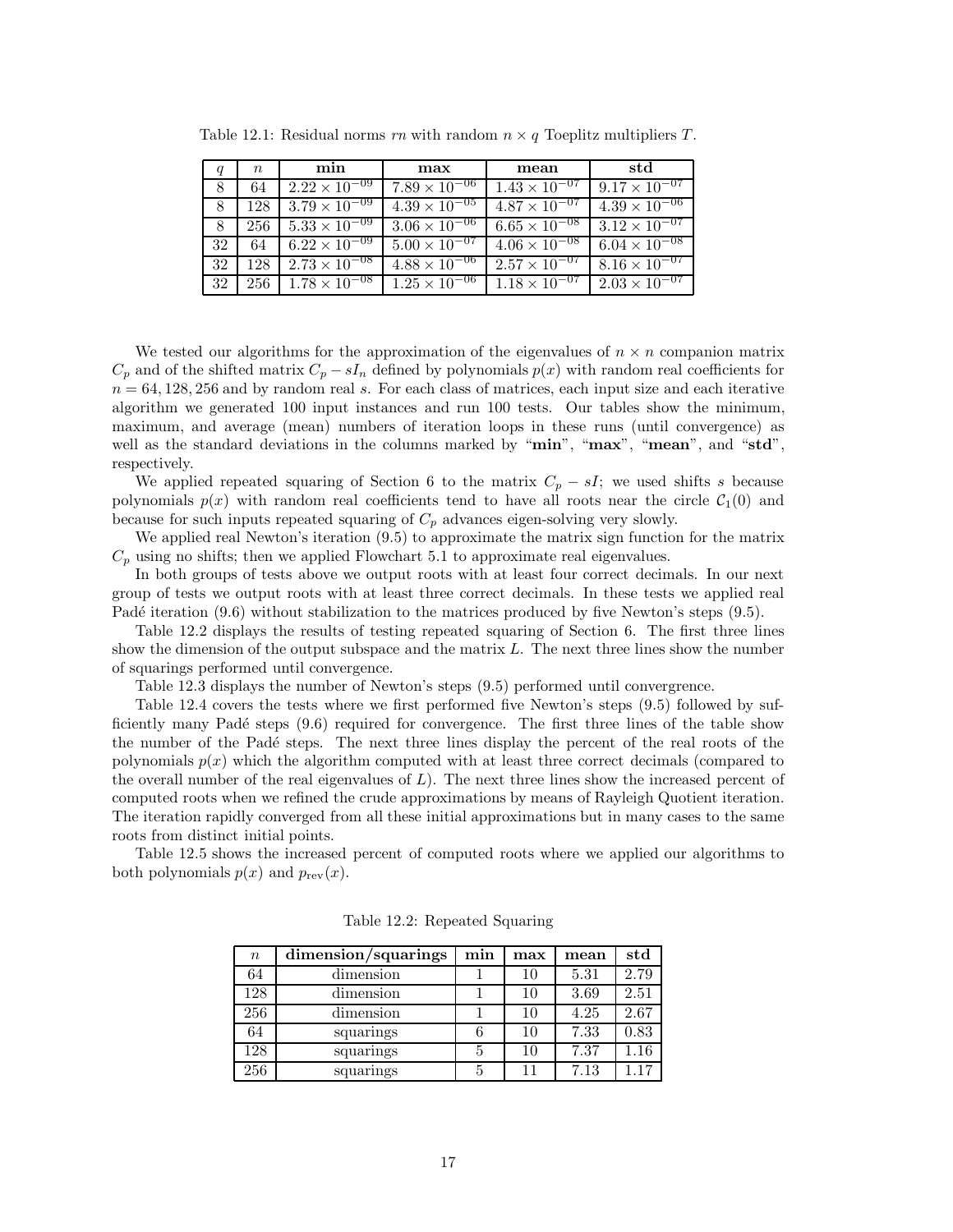| $\, n$ | min | max | mean  | std  |
|--------|-----|-----|-------|------|
| 64     |     |     | 8.25  | 0.89 |
| 128    |     |     | 9.30  | 0.98 |
| 256    |     | 13  | 10.22 | 0.88 |

Table 12.3: Newton's iteration (9.5).

| $\boldsymbol{n}$ | P-steps or $%$    | min          | max | mean | std  |
|------------------|-------------------|--------------|-----|------|------|
| 64               | P-steps           |              | 4   | 2.17 | 0.67 |
| 128              | P-steps           |              | 4   | 2.05 | 0.63 |
| 256              | P-steps           |              | 3   | 1.99 | 0.58 |
| 64               | $\%$ w/o RQ steps | $\Omega$     | 100 | 64   | 28   |
| 128              | $\%$ w/o RQ steps | $\mathbf{0}$ | 100 | 39   | 24   |
| 256              | $\%$ w/o RQ steps |              | 100 | 35   | 20   |
| 64               | $\%$ w/RQ steps   |              | 100 | 89   | 19   |
| 128              | $\%$ w/RQ steps   | $\mathbf{0}$ | 100 | 74   | 26   |
| 256              | $\%$ w/RQ steps   |              | 100 | 75   | 24   |

Table 12.4: 5 N-steps  $(9.5) +$  P-steps  $(9.6)$ 

# **References**

- [1] E. T. Bell, *The Development of Mathematics*, McGraw-Hill, New York, 1940.
- [2] C. A. Boyer, *A History of Mathematics*, Wiley, New York, 1968.
- [3] D. A. Bini, Numerical Computation of Polynomial Zeros by Means of Aberth's Method, *Numerical Algorithms*, **13**, 179–200, 1996.
- [4] R. Bevilacqua, E. Bozzo, G. M. Del Corso, Qd-type Methods for Quasiseparable Matrices, SIAM J. on Matrix Analysis and Applications, **32**, **3**, 722747, 2011.
- [5] D. A. Bini, P. Boito, Y. Eidelman, L. Gemignani, I. Gohberg, A Fast Implicit QR Algorithm for Companion Matrices, *Linear Algebra and Its Applications*, **432**, 2006– 2031, 2010.
- [6] Z. Bai, J. Demmel, J. Dongarra, A. Ruhe, H. van der Vorst, editors, *Templates for the Solution of Algebraic Eigenvalue Problems: A Practical Guide*, SIAM, Philadelphia, 2000.
- [7] D. A. Bini, F. Daddi, and L. Gemignani, On the shifted QR iteration applied to companion matrices, *Electron. Transactions on Numerical Analysis (ETNA)*, **18**, 137– 152, 2004.
- [8] D. A. Bini, G. Fiorentino, Design, Analysis, and Implementation of a Multiprecision Polynomial Rootfinder, *Numerical Algorithms*, **23**, 127–173, 2000.
- [9] A. B¨ottcher, S. M. Grudsky, *Spectral Properties of Banded Toeplitz Matrices*, SIAM Publications, Philadelphia, 2005.
- [10] D. A. Bini, L. Gemignani, V. Y. Pan, Inverse Power and Durand/Kerner Iteration for Univariate Polynomial Root-finding, *Computers and Mathematics (with Applications)*, **47**, **2/3**, 447–459, 2004. (Also Technical Report TR 2002 020, *CUNY Ph.D. Program in Computer Science, Graduate Center, City University of New York*, 2002.)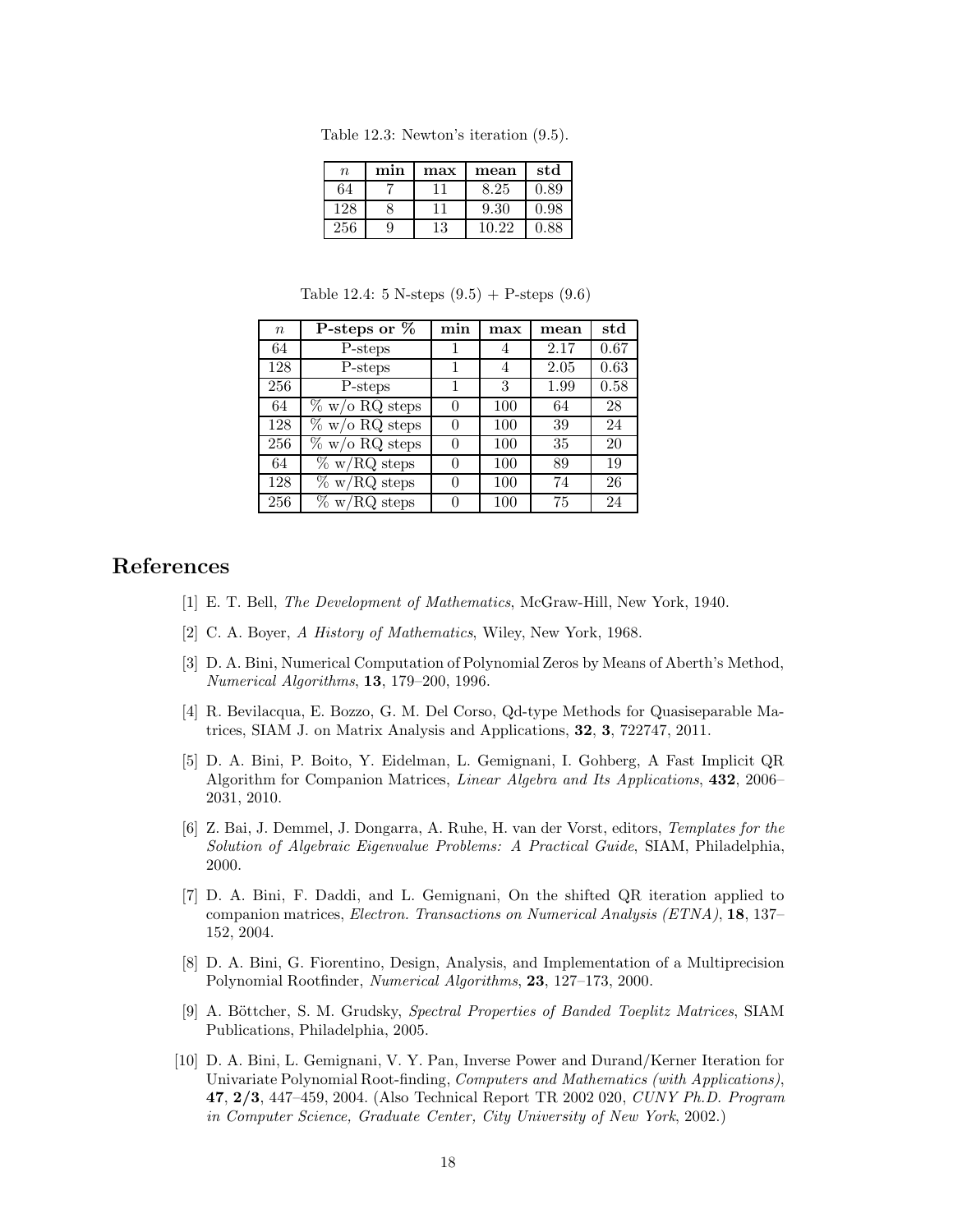- [11] D. A. Bini, L. Gemignani, V. Y. Pan, Algorithms for Generalized Companion Matrices and Secular Equation, *Numerische Math.* **3**, 373–408, 2005. Also Technical Report 1470, *Department of Math., University of Pisa*, Pisa, Italy (July 2003).
- [12] D. A. Bini, L. Gemignani, V. Y. Pan, Improved Initialization of the Accelerated and Robust QR-like Polynomial Root-finding, *Electronic Transactions on Numerical Analysis* **17**, 195–205, 2004. Proc. version in CASC'2004.
- [13] D. Bini, V. Y. Pan, Parallel Complexity of Tridiagonal Symmetric Eigenvalue Problem, *in Proceedings of 2nd Annual ACM-SIAM Symposium on Discrete Algorithms (SODA'91)*, 384-393, ACM Press, New York, and SIAM Publications, Philadelphia, January 1991.
- [14] D. Bini, V. Y. Pan, Practical Improvement of the Divide-and-Conquer Eigenvalue Algorithms, *Computing*, **48**, 109-123 (1992).
- [15] D. Bini, V. Y. Pan, Computing Matrix Eigenvalues and Polynomial Zeros Where the Output Is Real, *SIAM Journal on Computing*, **27**, **4**, 1099–1115, 1998.
- [16] D. Bini, V. Y. Pan, Graeffe's, Chebyshev, and Cardinal's Processes for Splitting a Polynomial into Factors, *J. Complexity*, **12**, 492–511, 1996.
- [17] M. Ben-Or, P. Tiwari, Simple Algorithms for Approximating All Roots of a Polynomial with Real Roots, *J. of Complexity*, **6, 4**, 417–442, 1996.
- [18] J. P. Cardinal, On Two Iterative Methods for Approximating the Roots of a Polynomial, *Lectures in Applied Mathematics*, **32** (*Proceedings of AMS-SIAM Summer Seminar: Mathematics of Numerical Analysis: Real Number Algorithms* (J. Renegar, M. Shub, and S. Smale, editors), Park City, Utah, 1995), 165–188, American Mathematical Society, Providence, Rhode Island, 1996.
- [19] F. Cajori, *A History of Mathematics, 5/E*, AMS Chelsea Publ., Providence, Rhode Island, 1999.
- [20] Z. Chen, J. J. Dongarra, Condition Numbers of Gaussian Random Matrices, *SIAM. J. on Matrix Analysis and Applications*, **27**, 603–620, 2005.
- [21] J. D. Dixon, Estimating Extremal Eigenvalues and Condition Numbers of Matrices, *SIAM J. on Numerical Analysis*, **20, 4**, 812–814, 1983.
- [22] J. Demmel, The Probability That a Numerical Analysis Problem Is Difficult, *Math. of Computation*, **50**, 449–480, 1988.
- [23] Q. Du, M. Jin, T. Y. Li, Z. Zeng, Quasi-Laguerre Iteration in Solving Symmetric Tridiagonal Eigenvalue Problems, *SIAM J. Sci. Computing*, **17**, **6**, 1347–1368, 1996.
- [24] Q. Du, M. Jin, T. Y. Li, Z. Zeng, The Quasi-Laguerre Iteration, *Math. of Computation*, **66**, **217**, 345–361, 1997.
- [25] K. R. Davidson, S. J. Szarek, Local Operator Theory, Random Matrices, and Banach Spaces, in *Handbook on the Geometry of Banach Spaces* (W. B. Johnson and J. Lindenstrauss editors), pages 317–368, North Holland, Amsterdam, 2001.
- [26] A. Edelman, Eigenvalues and Condition Numbers of Random Matrices, *SIAM J. on Matrix Analysis and Applications*, **9**, **4**, 543–560, 1988.
- [27] A. Edelman, B. D. Sutton, Tails of Condition Number Distributions, *SIAM J. on Matrix Analysis and Applications*, **27**, **2**, 547–560, 1988.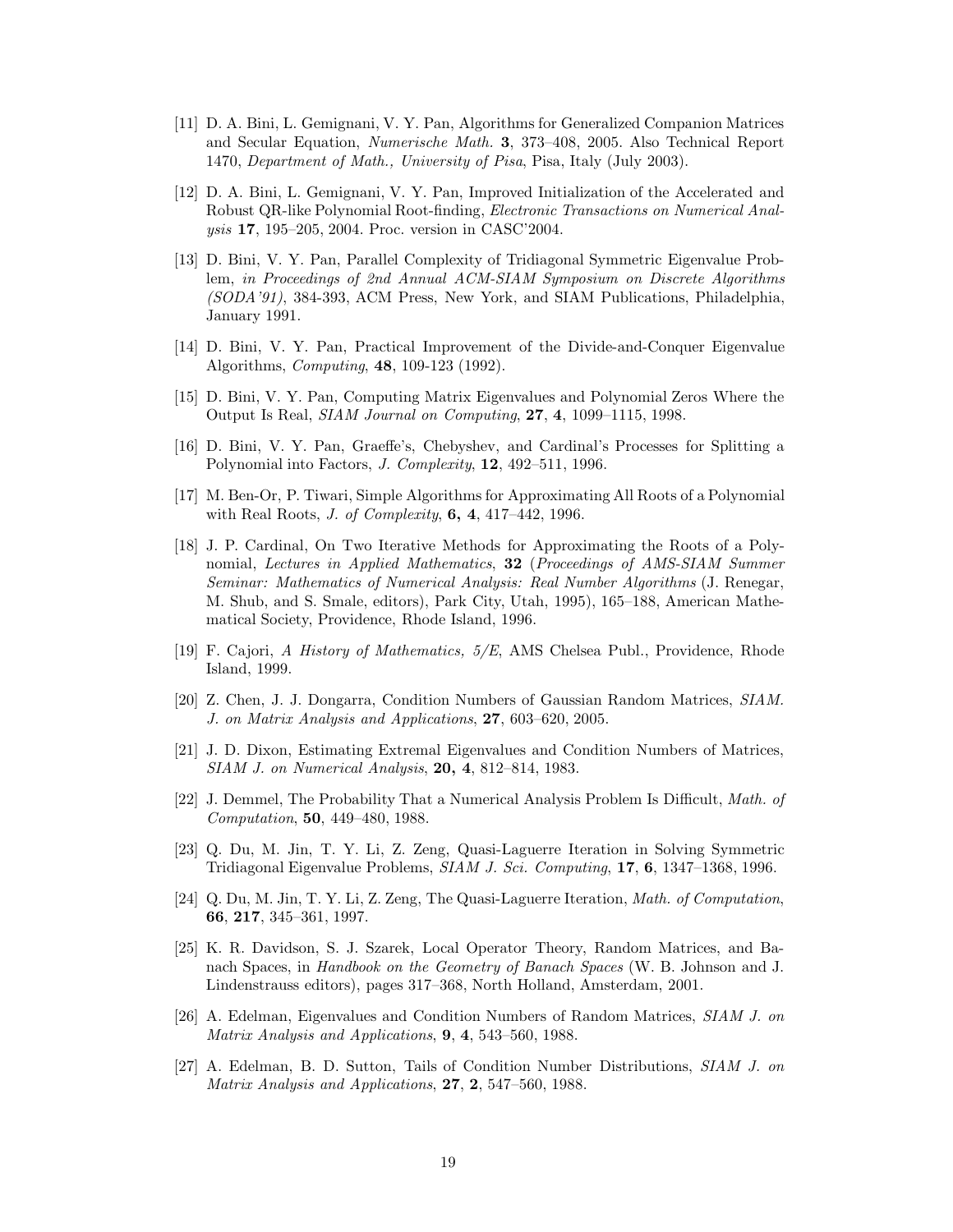- [28] A. Eigenwillig, V. Sharma, C. K. Yap, Almost Tight Recursion Tree Bounds for the Descartes Method, *Proc. Int. Symp. on Symbolic and Algebraic Computation (ISSAC 2006)*, 71–78, ACM Press, New York, 2006.
- [29] I. Z. Emiris, B. Mourrain, E. Tsigaridas, Real Algebraic Numbers: Complexity Analysis and Experimentation, in *RELIABLE IMPLEMENTATIONS OF REAL NUMBER ALGORITHMS: THEORY AND PRACTICE, LNCS*, **5045**, 57–82, Springer, 2008 (also available in www.inria.fr/rrrt/rr-5897.html).
- [30] A. Galligo, M. E. Alonso, A Root Isolation Algorithm for Sparse Univariate Polynomials, *Proc. Int. Symp. on Symbolic and Algebraic Computation (ISSAC 2012)*, ACM Press, New York, 2012.
- [31] I. Gohberg, N. Y. Krupnick, A Formula for the Inversion of Finite Toeplitz Matrices, *Matematicheskiie Issledovaniia* (in Russian), **7**, **2**, 272–283, 1972.
- [32] G. H. Golub, C. F. Van Loan, *Matrix Computations*, Johns Hopkins University Press, Baltimore, Maryland, 1996 (third edition).
- [33] S. A. Goreinov, I. V. Oseledets, D. V. Savostyanov, E. E. Tyrtyshnikov, N. L. Zamarashkin, How to Find a Good Submatrix, Research Report 08-10, ICM HKBU, Kowloon Tong, Hong Kong, 2008.
- [34] S. A. Goreinov, E. E. Tyrtyshnikov, The Maximal-volume Concept in Approximation by Low-rank Matrices, *Contemporary Mathematics*, **208**, 47–51, 2001.
- [35] S. A. Goreinov, E. E. Tyrtyshnikov, N. L. Zamarashkin, A Theory of Pseudo-skeleton Approximations, *Linear Algebra and Its Applications*, **261**, 1–22, 1997.
- [36] A. S. Householder, Dandelin, Lobachevskii, or Graeffe, *American Mathematical Monthly* **66**, 464–466, 1959.
- [37] A. S. Householder, Generalization of an algorithm by Sebastiao e Silva, *Numerische Math.,*, **16**, 375–382, 1971.
- [38] N. J. Higham, *Functions of Matrices: Theory and Computations*, SIAM, Philadelphia, 2008.
- [39] N. Halko, P. G. Martinsson, J. A. Tropp, Finding Structure with Randomness: Probabilistic Algorithms for Constructing Approximate Matrix Decompositions, *SIAM Review*, **53, 2**, 217–288, 2011.
- [40] Y. P. Hong, C.-T. Pan, Rank-Revealing QR Factorizations and the Singular Value Decomposition, *Mathematics of Computation*, **58**, **197**, 213-232, 1992.
- [41] E. Hansen, M. Patrick, J. Rusnack, Some Modification of Laguerre's Method, *BIT*, **17**, 409–417, 1977.
- [42] J. Hubbard, D. Schleicher, S. Sutherland, How to Find All Roots of Complex Polynomials by Newton's Method, *Invent. Math.*, **146**, 1–33, 2001.
- [43] M. Hemmer, E.P. Tsigaridas, Z. Zafeirakopoulos, I. Z. Emiris, M. I. Karavelas, B. Mourrain, Experimental Evaluation and Cross-Benchmarking of Univariate Real Solvers, in *Proc. International Symposium on Symbolic-Numerical Computations*, (Kyoto, Japan, August 2009), (edited by Hiroshi Kai and Hiroshi Sekigawa), pp.105–113, ACM Press, New York, 2009.
- [44] R. J. Johnston, Gershgorin Theorems for Partitioned Matrices, *Linear Algebra and Its Applications*, **4**, 205–220, 1971.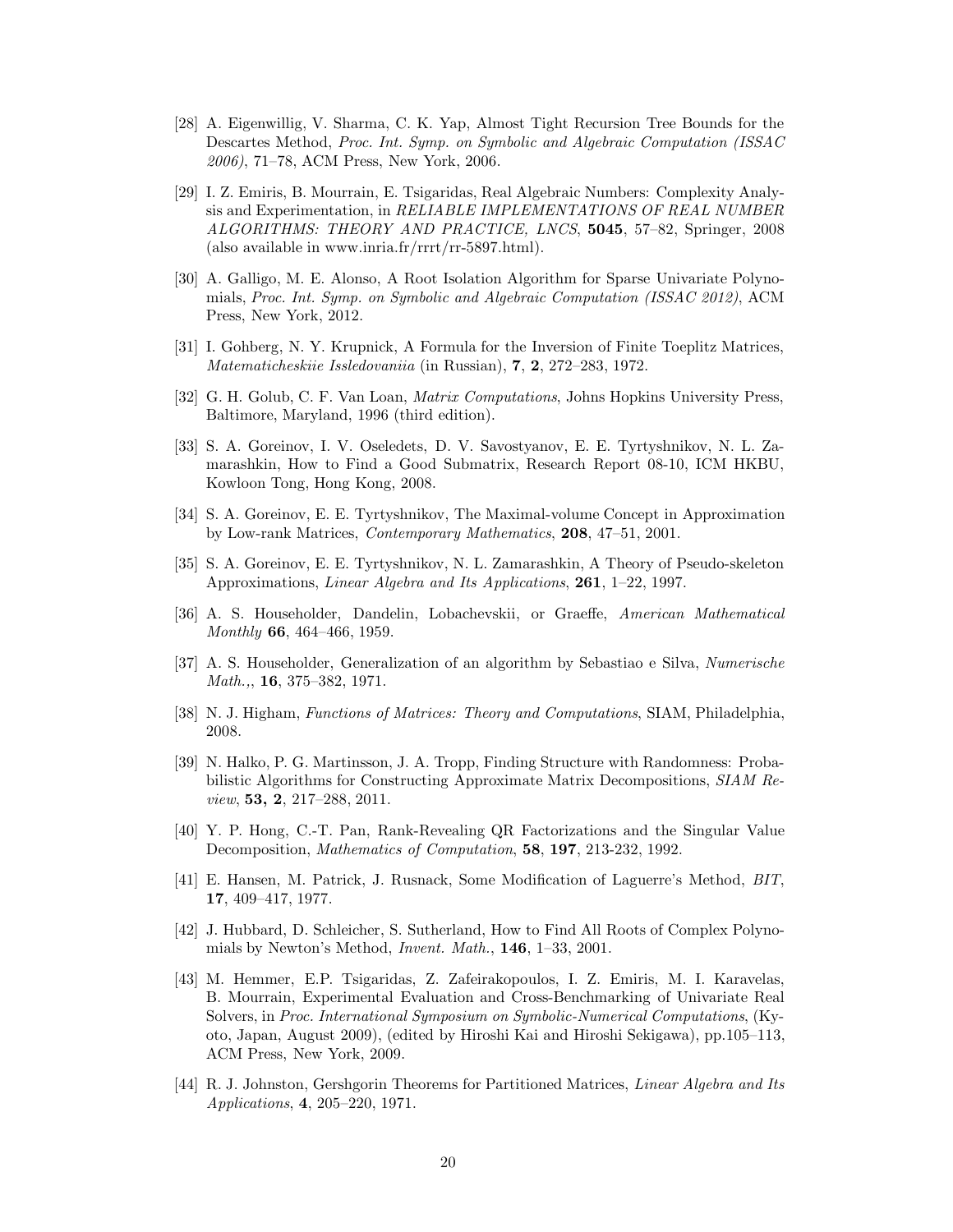- [45] P. Kirrinnis, Polynomial Factorization and Partial Fraction Decomposition by Simultaneous Newton's Iteration, *J. of Complexity*, **14**, 378–444, 1998.
- [46] J.M. McNamee, A 2002 update of the supplementary bibliography on root of polynomials, *J. of Computational and Applied Math.* **142**, 433-434, 2002; also at web-site www.yorku.ca/~mcnamee/
- [47] J.M. McNamee, *Numerical Methods for Roots of Polynomials (Part 1)*, Elsevier, Amsterdam, 2007.
- [48] J.M. McNamee and V.Y. Pan, Efficient polynomial root-refiners: a survey and new record estimates, *Computers and Math. (with Applications)*, **63**, 239–254, 2012.
- [49] J.M. McNamee and V.Y. Pan, *Numerical Methods for Roots of Polynomials, Part 2*, 780+XIX pages, submitted to Elsevier publishers.
- [50] K. Mehlhorn, M. Sagraloff, A Deterministic Algorithm for Isolating Real Roots of a Real Polynomial, *J. of Symbolic Computation* **46, 1**, 70–90, 2011.
- [51] H. I. Medley, K. S. Varga, On Smallest Isolated Gerschgorin Disks for Eigenvalues, *Numerische Mathematik*, **11**, 361–369, 1968.
- [52] G. Malajovich, J. P. Zubelli, On the Geometry of Graeffe Iteration, *J. of Complexity*, **17, 3**, 541-573, 2001.
- [53] B. Parlett, Laguerre's Method Applied to the Matrix Eigenvalue Problem, *Math. of Computation*, **18**, 464–485, 1964.
- [54] V. Y. Pan, Optimal (up to polylog factors) sequential and parallel algorithms for approximating complex polynomial zeros, *Proc. 27th Ann. ACM Symp. on Theory of Computing*, 741–750, ACM Press, New York, 1995.
- [55] V. Y. Pan, Optimal and nearly optimal algorithms for approximating polynomial zeros, *Computers and Math. (with Applications)* **31, 12**, 97–138, 1996.
- [56] V. Y. Pan, Solving a Polynomial Equation: Some History and Recent Progress, *SIAM Review*, **39, 2**, 187–220, 1997.
- [57] V. Y. Pan, Solving Polynomials with Computers, *American Scientist*, **86**, January– February 1998. Available via http://comet.lehman.cuny.edu/vpan/research/publications
- [58] C.–T. Pan, On the Existence and Computation of Rank-revealing LU Factorization, *Linear Algebra and Its Applications*, **316**, 199–222, 2000.
- [59] V. Y. Pan, Approximating Complex Polynomial Zeros: Modified Quadtree (Weyl's) Construction and Improved Newton's Iteration, *J. of Complexity*, **16**, **1**, 213–264, 2000.
- [60] V. Y. Pan, *Structured Matrices and Polynomials: Unified Superfast Algorithms*, Birkhäuser, Boston, and Springer, New York, 2001.
- [61] V. Y. Pan, Univariate Polynomials: Nearly Optimal Algorithms for Factorization and Rootfinding, *Journal of Symbolic Computations*, **33, 5**, 701–733, 2002. Proc. version in *Proc. International Symp. on Symbolic and Algebraic Computation (ISSAC 01),* 253–267, ACM Press, New York, 2001.
- [62] V. Y. Pan, Amended DSeSC Power Method for Polynomial Root-finding, *Computers and Math. (with Applications)*, **49**, **9**–**10**, 1515–1524, 2005.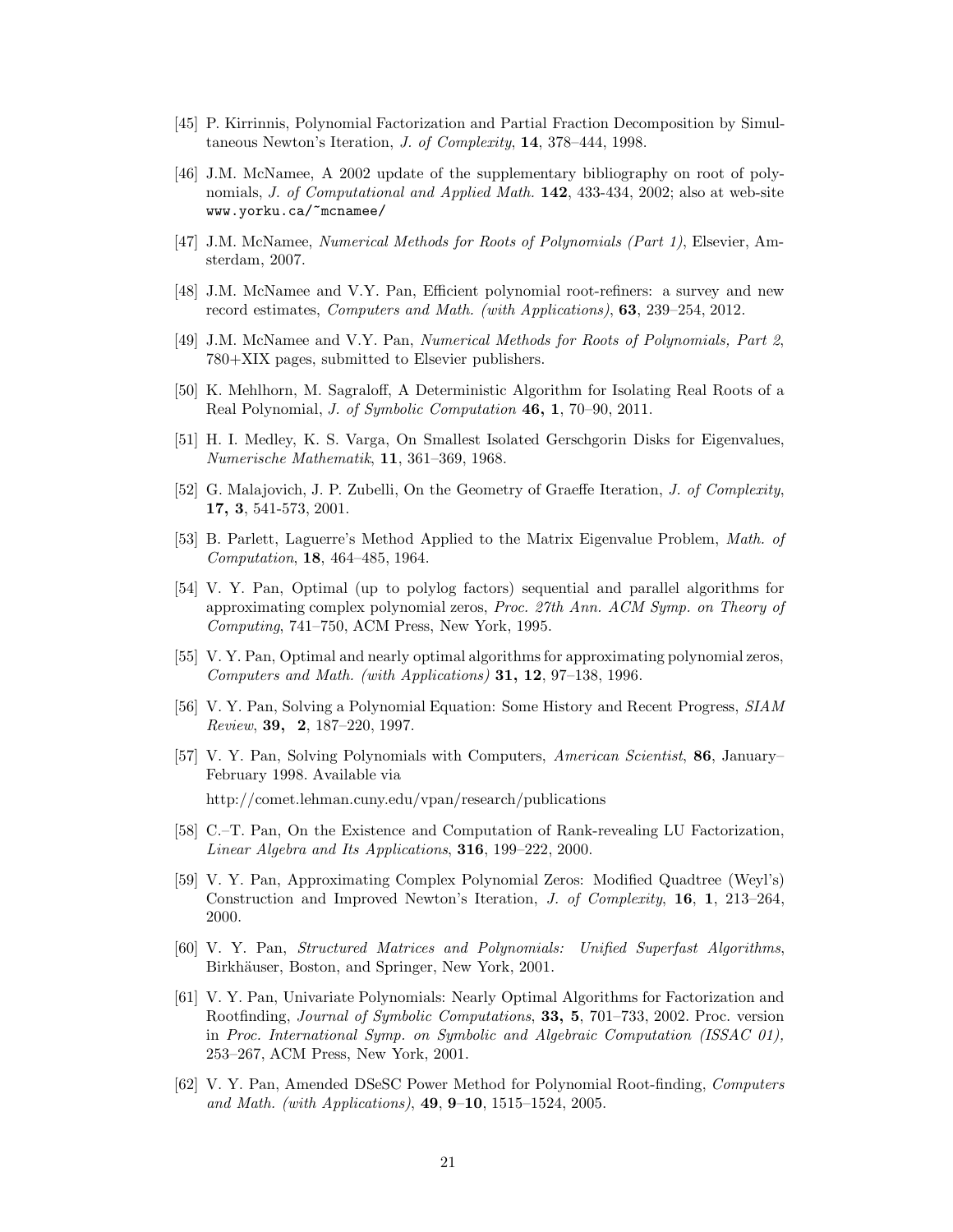- [63] V. Y. Pan, Univariate Polynomial Root-Finding by Arming with Constraints, *Proc. of the Forth International Symposium on Symbolic-Numerical Computations (SNC '2011)*, San Jose, California, June 2011 (edited by Marc Moreno Maza), 112–121, ACM Press, New York, 2011.
- [64] V. Y. Pan, G. Qian, A. Zheng, Randomized Preconditioning of the MBA Algorithm, *Proc. International Symp. on Symbolic and Algebraic Computation (ISSAC 2011)*, (San Jose, California, June 2011), (edited by Anton Leykin), 281–288, ACM Press, New York, 2011.
- [65] V. Y. Pan, G. Qian, A. Zheng, Randomized and Derandomized Matrix Computations, Tech. Report TR 2011011, *Ph.D. Program in Computer Science*, *Graduate Center, the City University of New York*, 2011.
- [66] V. Y. Pan, A. Zheng, New Progress in Real and Complex Polynomial Root-Finding, *Computers and Math. (with Applications)* **61**, 1305–1334. Proceedings version: Real and Complex Polynomial Root-Finding with Eigen-Solving and Preprocessing, in *Proc. International Symp. on Symbolic and Algebraic Computation (ISSAC 2010)*, pages 219–226, ACM Press, New York, 2010.
- [67] V. Y. Pan, A. Zheng, Root-Finding by Expansion with Independent Constraints, *Computers and Math. (with Applications)* **62**, 3164-3182, 2011.
- [68] J. Sebastiao e Silva, Sur une M´ethode d'Approximation Semblable a Celle de Graeffe, *Portugal Math.*, **2**, 271–279, 1941.
- [69] G. W. Stewart, On the Convergence of Sebastiao E Silva's Method for Finding a Zero of a Polynomial, *SIAM Review*, **12**, 458–460, 1970.
- [70] A. Schönhage, The Fundamental Theorem of Algebra in Terms of Computational Complexity, *Mathematics Department, University of T¨ubingen*, Germany, 1982.
- [71] G. W. Stewart, *Matrix Algorithms, Vol I: Basic Decompositions*, SIAM, Philadelphia, 1998.
- [72] G. W. Stewart, *Matrix Algorithms, Vol II: Eigensystems*, SIAM, Philadelphia, 2001 (second edition).
- [73] M. Sagraloff, When Newton meets Descartes: A Simple and Fast Algorithm to Isolate the Real Roots of a Polynomial, *Proc. Int. Symp. on Symbolic and Algebraic Computation (ISSAC 2012)*, ACM Press, New York, 2012.
- [74] A. Sankar, D. Spielman, S.-H. Teng, Smoothed Analysis of the Condition Numbers and Growth Factors of Matrices, *SIAM Journal on Matrix Analysis*, **28**, **2**, 446–476, 2006.
- [75] A. Strzebonski, E. Tsigaridas, Univariate Real Root Isolation in Multiple Extension Fields, *Proc. Int. Symp. on Symbolic and Algebraic Computation (ISSAC 2012)*, ACM Press, New York, 2012.
- [76] V. Sharma, C. Yap, Near Optimal Tree Size Bounds on a Simple Real Root Isolation Algorithm, *Proc. Int. Symp. on Symbolic and Algebraic Computation (ISSAC 2012)*, ACM Press, New York, 2012.
- [77] E. P. Tsigaridas, I. Z. Emiris, Univariate polynomial real root isolation: Continued Fractions revisited, *ESA'06 Proceedings of the 14th Conference on Annual European Symposium*, Zurich, 2006, *LNCS*, **4168**, 817–828, Springer, London, 2006.
- [78] R. S. Varga, Minimal Gerschgorin sets for partitioned matrices, *SIAM J. on Numericaql Analysis*, **7**, 493–507, 1970.